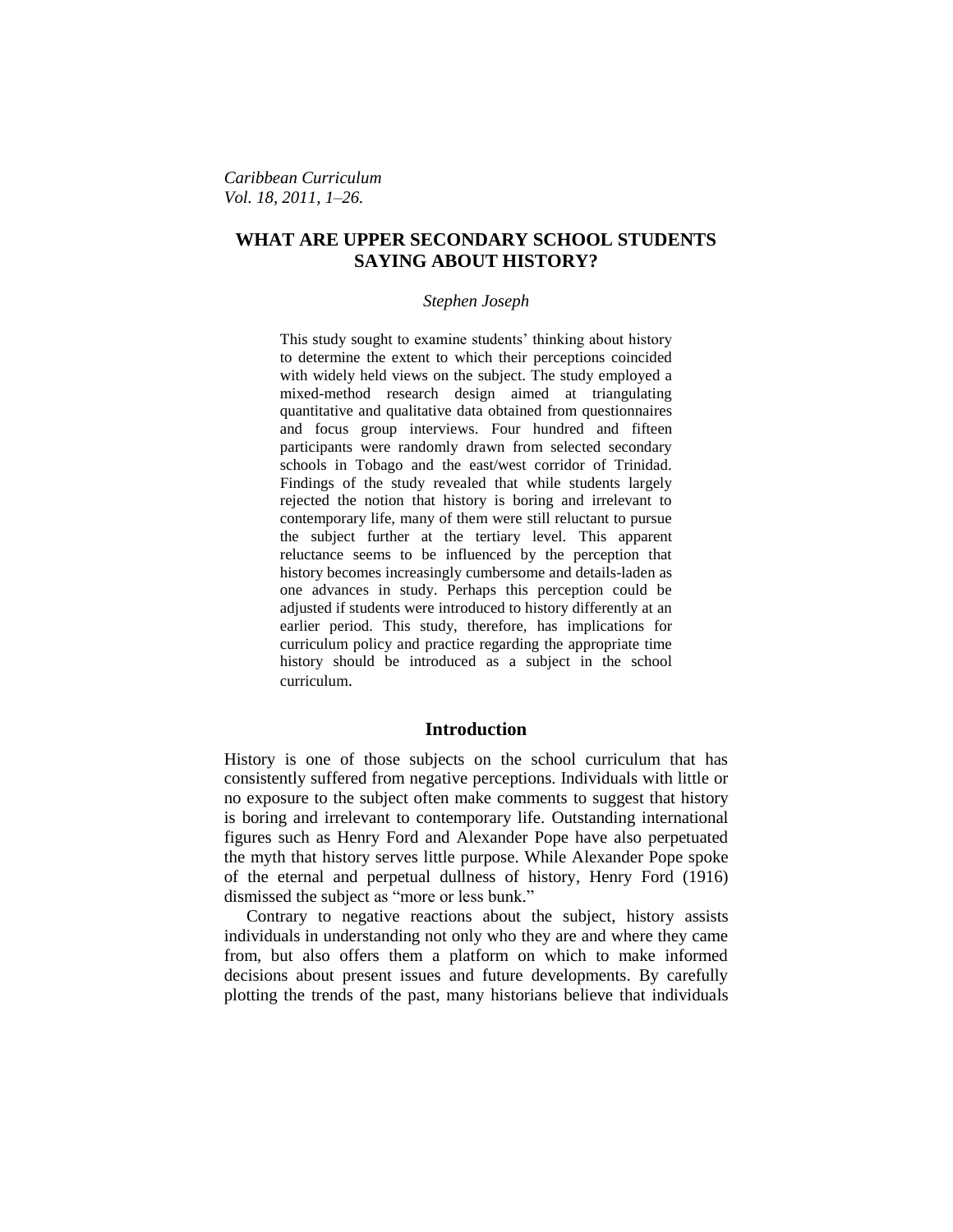can make intelligent estimates of the probable broad trends of the future (Laushey, 1988).

Without some rudimentary knowledge of history, says Robert Daniels (1981), we become victims of collective amnesia, groping in the dark for our identity. Arthur Marwick (2001) posits that it is only through knowledge of its history that a society can have knowledge of itself. He asserts that a society without memory and self-knowledge is a society adrift. History, therefore, fulfils our desire to know and understand ourselves as well as our ancestors.

History teaches responsible citizenship, and develops critical thinking and problem-solving skills (Bradley Commission on History in Schools, 1988). Barton and Levstik (2004) also highlight the role of history in helping citizens engage in collaboration towards a common good. Moreover, the subject provides an opportunity for students to understand and appreciate the inevitability of change and the need to develop historical empathy as opposed to present-mindedness. When properly taught, history establishes a context of human life in a particular time and place, relating art, literature, philosophy, law, architecture, language, government, economics, and social life (Voss, 1998).

Historians believe that a study of history sensitizes an individual to the universality of the human experience as well as to the peculiarities that distinguish cultures and societies from one another (Daniels, 1981; Voss, 1998). With such knowledge, students are more likely to show tolerance and appreciation of others. They are also better equipped to coexist with those who think and live differently in a multiracial and multicultural society. Ferretti, MacArthur, and Okolo (2001) also support the view that certain skills students obtain from studying history are essential for "active and engaged" civic participation.

While history teachers generally agree that there are many values and virtues to be gained from studying the subject, not all students buy into the notion that history is essential to their understanding of who they are. There are several explanations for this. One such explanation is that students enter into the secondary school system with little or no background in the subject. This is due largely to the fact that history is not part of the prescribed primary school curriculum; and while some students may obtain a knowledge of history from educational films and selected television programmes, the only exposure a student is likely to get to the subject might be oblique references to history in a social studies class.

Furthermore, many secondary schools in Trinidad and Tobago do not begin formal instruction in history until the third or fourth year of the 5-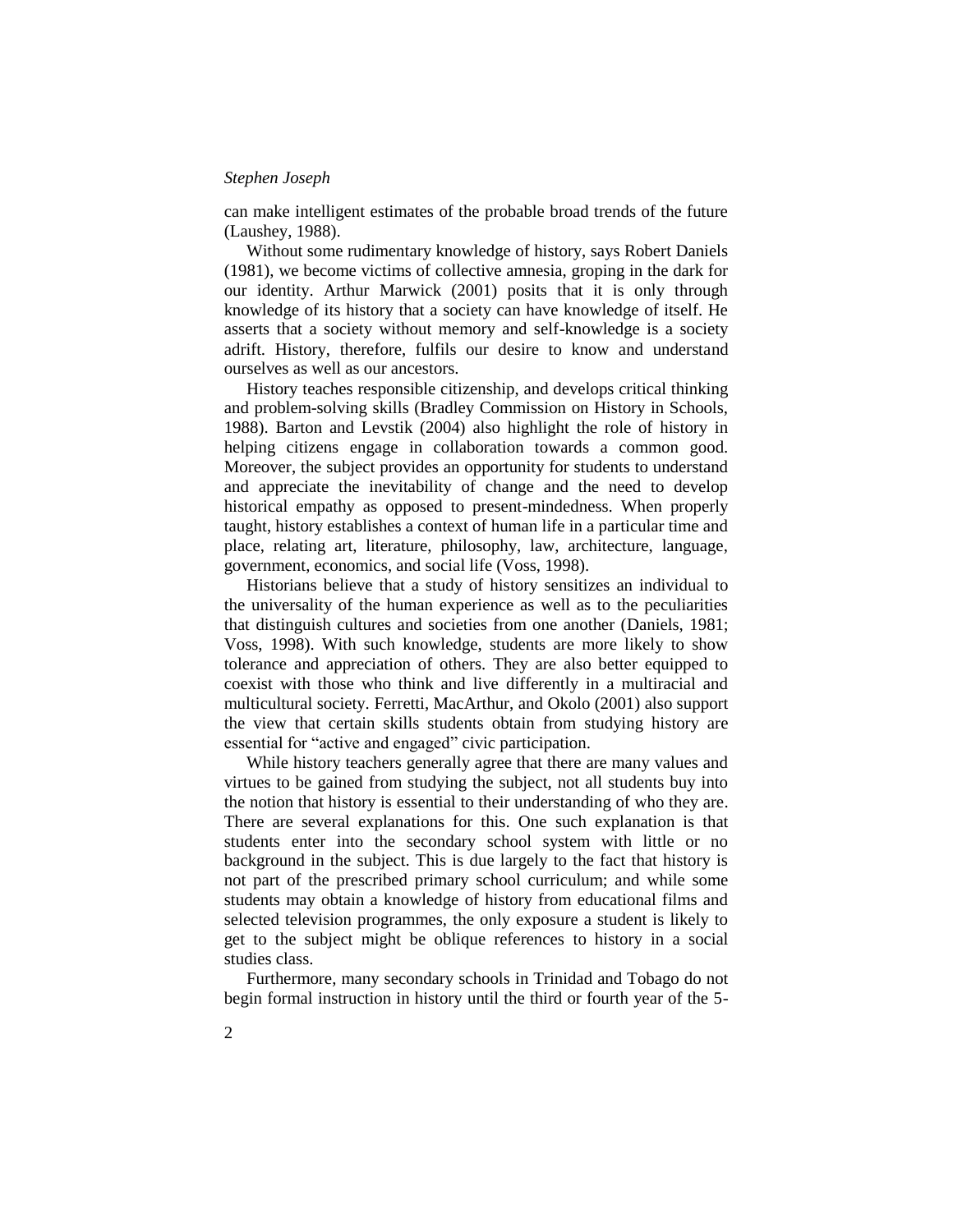year secondary education programme. Social studies is generally taught in the early secondary school years as an alternative to history. This means that students who select history as one of their examination options often have only two to three years to understand key historical concepts as well as to develop an appreciation for the subject.

The authors of the social studies curriculum for Forms 1-3 clearly identify the primary purpose of the subject, and indicate that the curriculum is not designed nor intended to teach discrete social sciences disciplines such as history, geography, and economics (Trinidad and Tobago. Ministry of Education [MOE], 2008). This does not mean, however, that history concepts are totally absent from the social studies curriculum. At the lower secondary school level, for example, basic concepts such as identity, resistance, and change form part of the content of social studies. Enquiry and research skills as well as information processing skills are also part of the intended learning outcomes of the subject (MOE, 2008). Still, key history concepts such as historical evidence, causation, and historical explanation cannot be adequately explored in a social studies curriculum that must also include a wide array of concepts in economics, government and politics, geography, and international relations. Given the structure of social studies and the treatment of history as one of several components of the subject, it is very difficult to determine what students actually take away from social studies as historical knowledge.

Seixas (2009) presents an interesting framework for history education, where he highlights six second-order concepts for developing historical thinking. These are historical significance, primary source evidence, continuity and change, cause and consequence, historical perspective-taking, and ethical dimensions of history. Historical thinking, according to Wineburg (2007), requires an orientation to the past informed by disciplinary canons of evidence and rules of argument. History instruction, therefore, should assist students in mastering concepts like causality, comparison, and change, as well as the exploration of history as constructed interpretive account (Stearns, Seixas, & Wineburg, 2000; VanSledright, 2009). But in the absence of adequate formal instruction in history during the early years, some students are likely to develop negative attitudes towards the subject and may find it difficult to appreciate the purpose and relevance of history to contemporary life.

Another explanation for students' apparent lack of interest has to do with the manner in which history is taught in schools. In some instances, history is presented to students as a compilation of facts and dates. In this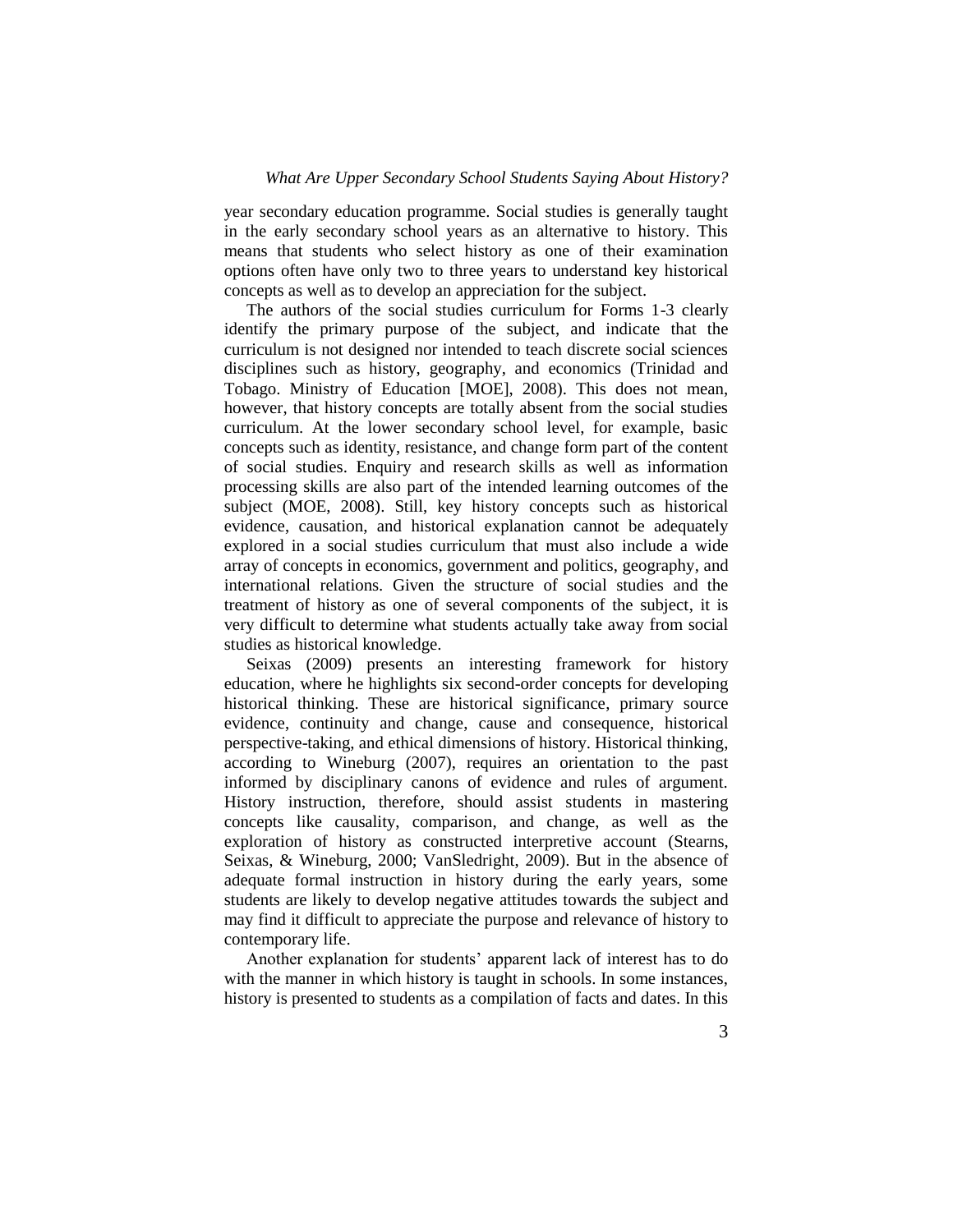approach, students are required to memorize a mass of information and recall a series of facts about history. This view of history contrasts sharply with the way historians see their work (Daniels, 1981; Marwick, 2001; Yilmaz, 2008). Unfortunately, students who perceive history as facts and dates often fail to appreciate history as a discipline guided by particular rules of evidence. Such students generally do not appreciate the relevance of history to their everyday lives. In discussing new approaches to studying history, Peck (2005) posits that content and pedagogy cannot be separated because historical knowledge develops most successfully by doing history—using the historian's tools to construct historical knowledge (see also Barton & Levstik, 2004; Holt, 1990; Levstik & Barton, 1997, 2001; Rogers, 1987; VanSledright, 1998; Wineburg, 2001).

Student perceptions of history may also be shaped by factors outside the classroom. Such factors include a general perception that history is dull and boring and has little or no relevance to present-day existence. There is also the view that studying history offers little prospect for future advancement except, perhaps, in the field of teaching. Whether this is actually true or not, the fact remains that such a perception helps to shape students' conceptions of history and impacts significantly on the subsequent learning of the subject.

# **Purpose of the Study**

The purpose of this study was to discover what upper secondary school students (Fifth and Sixth Form) say about the subject of history and the extent to which their perceptions coincide with popular views on the subject. The study examined students' perceptions of the history curriculum and the influence of teaching methodology on students' attitudes towards history. It also explored possible external factors that may have influenced students' thinking about history.

# **Methodology**

This study employed a mixed-method research design aimed at triangulating quantitative and qualitative data obtained from questionnaires and focus group interviews. A two-stage sampling process was used with a sample frame obtained from the Planning Division of the Ministry of Education**.** In the first stage, a cluster random sample was drawn from a list of 53 secondary schools located in Tobago and the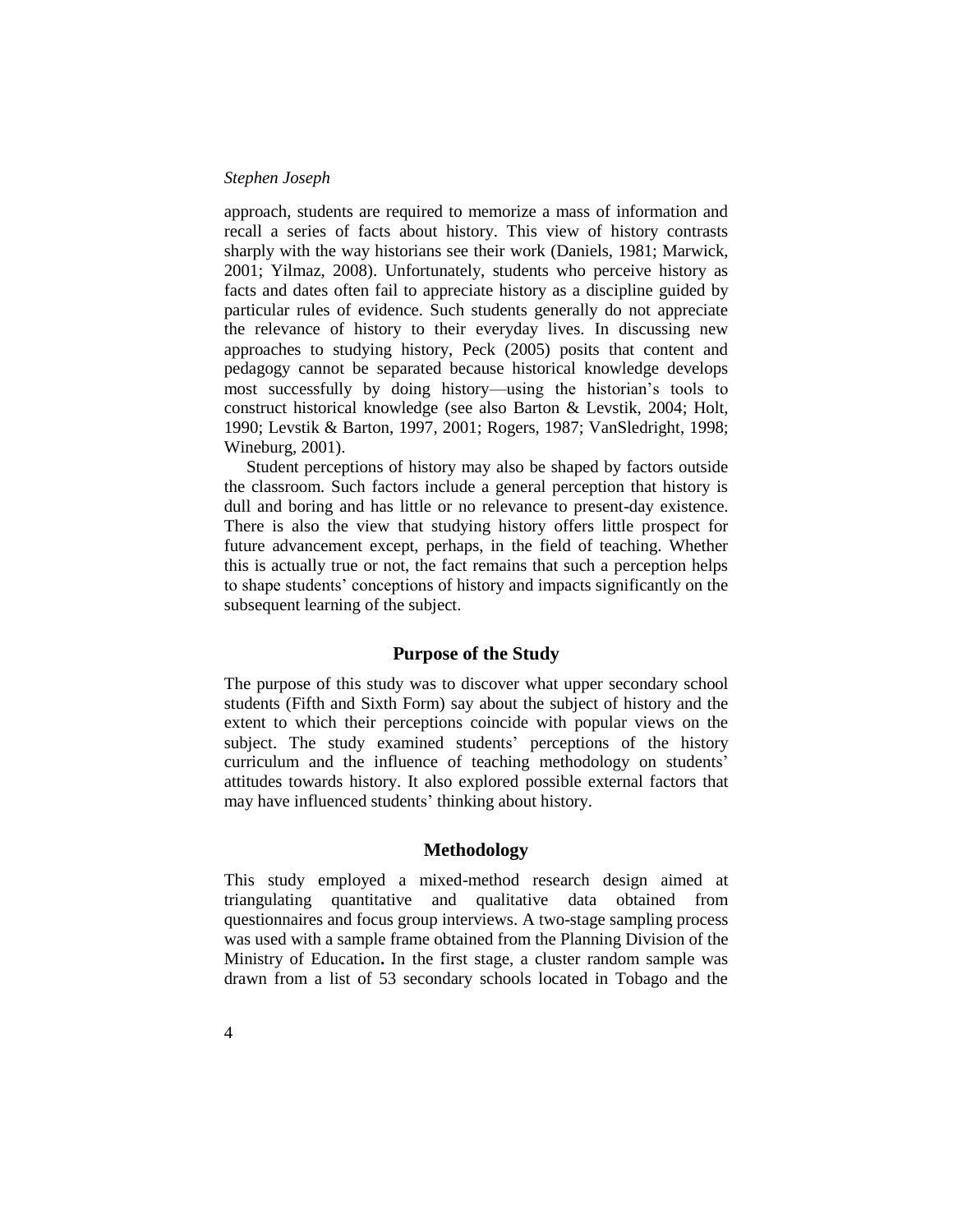east/west corridor of Trinidad. These schools were divided into 3 distinct groups:

- 1. Government Secondary Schools
- 2. Government Assisted Secondary Schools
- 3. Private Secondary Schools

A computer-generated series of random numbers was used to locate three to five schools within each group. All history students of the fifth and sixth forms were used as participants. The sample size was 415, out of a target population of approximately 1,500 students.

In the second stage of the sampling process, a purposive sample was drawn to participate in focus group discussions. There were five homogeneous focus groups comprising six students each. The first three groups comprised Form 5 students and the two other groups were made up of Form 6 students. The sample size for the focus group discussions was 30 participants per group. In these participant groups, females made up the greater portion of respondents with an age distribution between 15 and 19 years.

| <b>Age Group</b> | <b>No. of Students</b> |
|------------------|------------------------|
| 15               | 54                     |
| 16               | 163                    |
| 17               | 127                    |
| 18               | 51                     |
| 19               | 22                     |

**Table 1. Number of Students in the 15 to 19 Age Groups**

The survey instrument included 15 items covering three objectives arising from the following research questions:

- *1 .What are respondents' perceptions of history in the Fifth, Lower Sixth, and Upper Sixth Forms?*
- *2. What are students' perception of historical evidence, causation, and historical explanation?*
- *3. Does a relationship exist between students' perceptions of history and those of persons outside the school vis-a-vis the subject of history?*

For most of the survey items, respondents were required to express their opinions on a 5-point Likert scale designed to elicit responses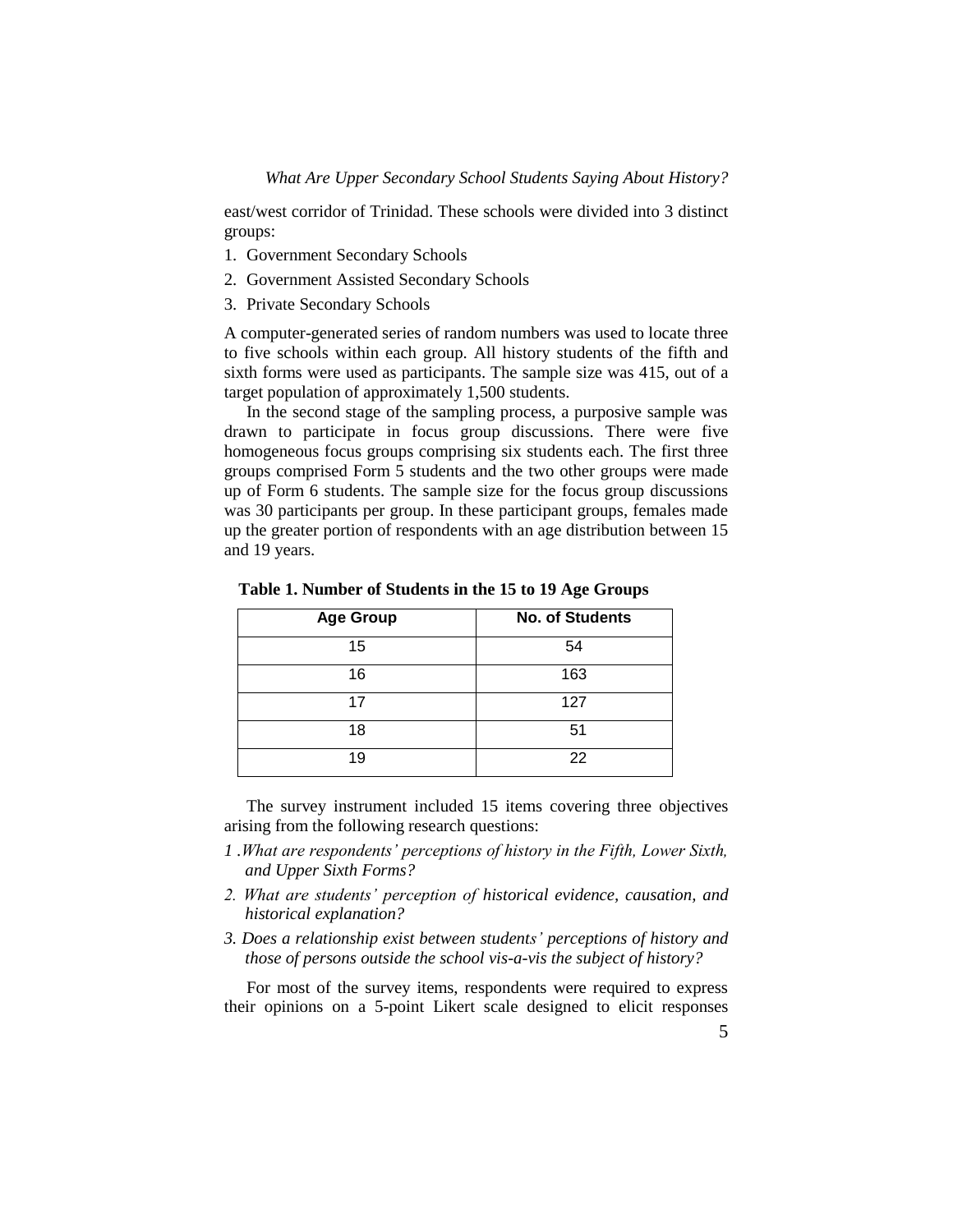ranging from *strongly agree* to *strongly disagree.* Statistical techniques such as one-way ANOVA, Student-Newman-Keuls post hoc procedure, and Pearson correlation coefficient were used to identify underlying patterns of responses. Some responses required the use of open-ended items such as *fill-in-the-blanks* and *comment on* formats to elicit extensive comments from respondents on their perceptions of the teaching and learning of history. The instrument was pilot-tested and feedback from that activity was used to improve the instrument before formally distributing the questionnaires to the research sample.

Focus group interviews were used also as a complementary instrument to collect qualitative data for the study. These interviews were conducted in five mini-groups consisting of six persons per session. All questions were the same across differing groups of participants to facilitate consistency and ease in analysis. Pilot testing of questions was also done to determine the extent to which questions were clear enough to elicit appropriate responses from participants. The following 13 questions were used for one-hour-long student focus group discussions:

- 1. Think about your experience as a history student over the years. Now tell me how do you feel about studying history?
- 2. What were you thinking at the time that led you to choose history as one of your examination subjects?
- 3. Tell me how you feel about studying history at a higher level.
- 4. What in your view is a history concept? Think about it for a while and jot down your thoughts on a piece of paper.
- 5. How do you know that "historical facts" are really true?
- 6. What causes an event to happen in history (simple cause-effect relations or multiple complex causes)?
- 7. Who or what determines the course of history? (human beings, events, technology or supernatural forces?)
- 8. How does a historian use historical evidence?
- 9. Tell me a little about history classes. Describe what you do.
- 10.What do you like most about your history classes? What do you dislike most?
- 11.What are some of the things you feel history teachers can do to make the subject more appealing?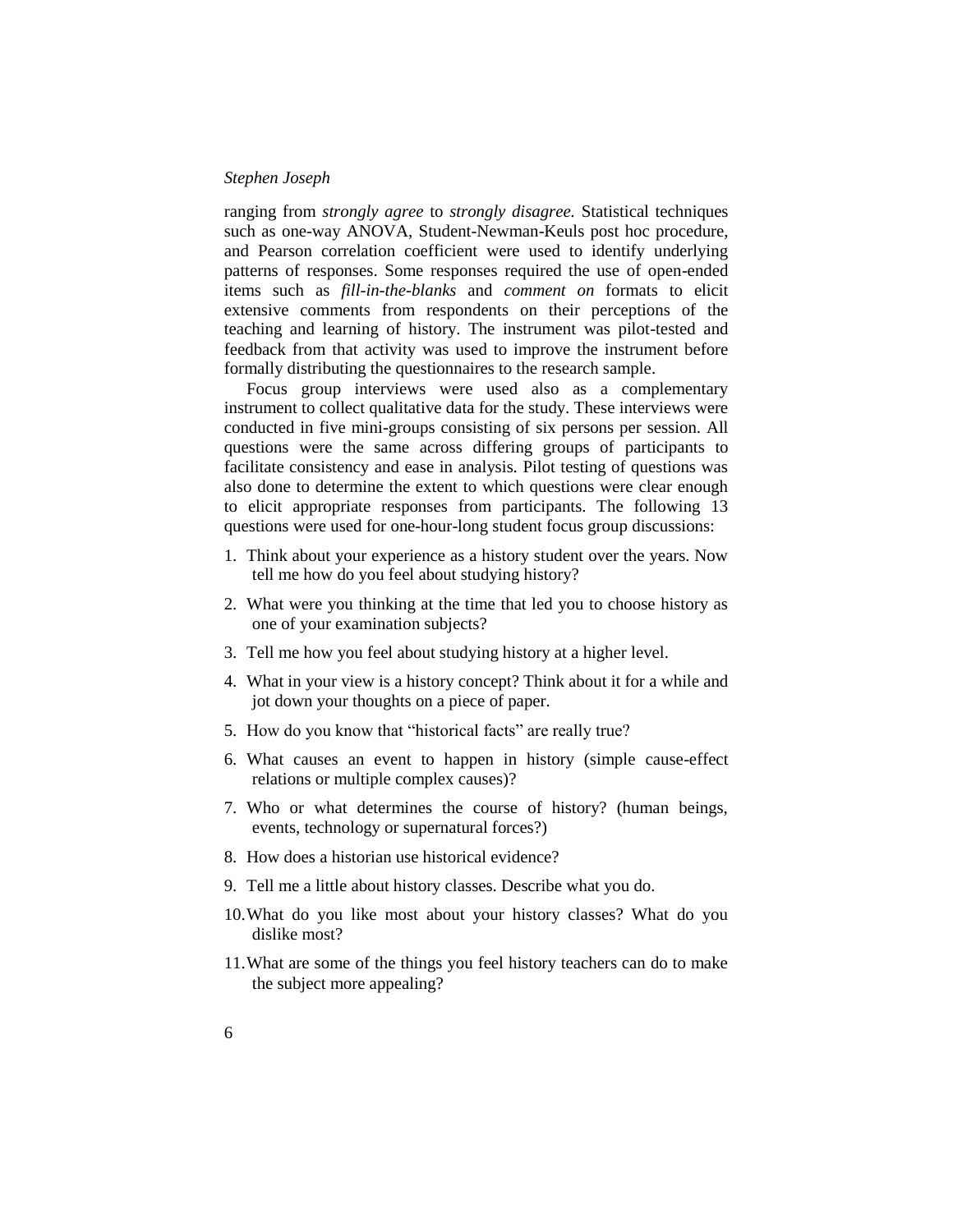- 12.What factors outside the classroom influence the way you feel about history?
- 13.Think back about all the things you have learned in history. Now tell me, what important lessons do you think people can learn from history?

### **Data Analysis**

Quantitative data analysis for this study was done with the aid of the Statistical Package for the Social Sciences (SPSS) software. Using the SPSS software, variables from the survey were put in the correct form and checks were made for missing values. The student data were grouped according to forms (Fifth Form, Lower Sixth Form, Upper Sixth Form) to assist in easy analysis of student perception of teaching and learning of history. This procedure was useful in assisting the researcher to find out the extent to which student perception of history changed over a 3-year period from Fifth Form to Upper Sixth Form.

One-way ANOVA tests were used to analyse student responses to Research Question 1, which asked about student perceptions of history. The Pearson correlation procedure was helpful also in identifying significant relationships between the variables measuring student perceptions of history and those measuring external opinions about the subject of history. Both tests of significance (one-way ANOVA and Pearson correlation) were done on the basis of a probability of error threshold of 1 in 20, or  $p < .05$ .

Qualitative data analysis was done without the aid of a software program. All focus group sessions were taped and information from the audio cassettes was reviewed several times to obtain verbatim accounts of focus group interviews. All redundant or overlapping statements were removed, leaving only those points that were pertinent to the study. These points were later summarized and presented as data for the research. Some verbatim accounts were presented also as findings. Qualitative data were used to inquire into student understandings of history concepts such as historical evidence, causation, and historical explanation. Qualitative data also served to confirm or highlight contradictions in the survey findings as well as to clarify certain unclear elements of the survey. The following techniques were used to ensure credibility or validity of the focus group process:

1. Verbatim accounts of focus group interviews

2. Use of audio cassettes for recording data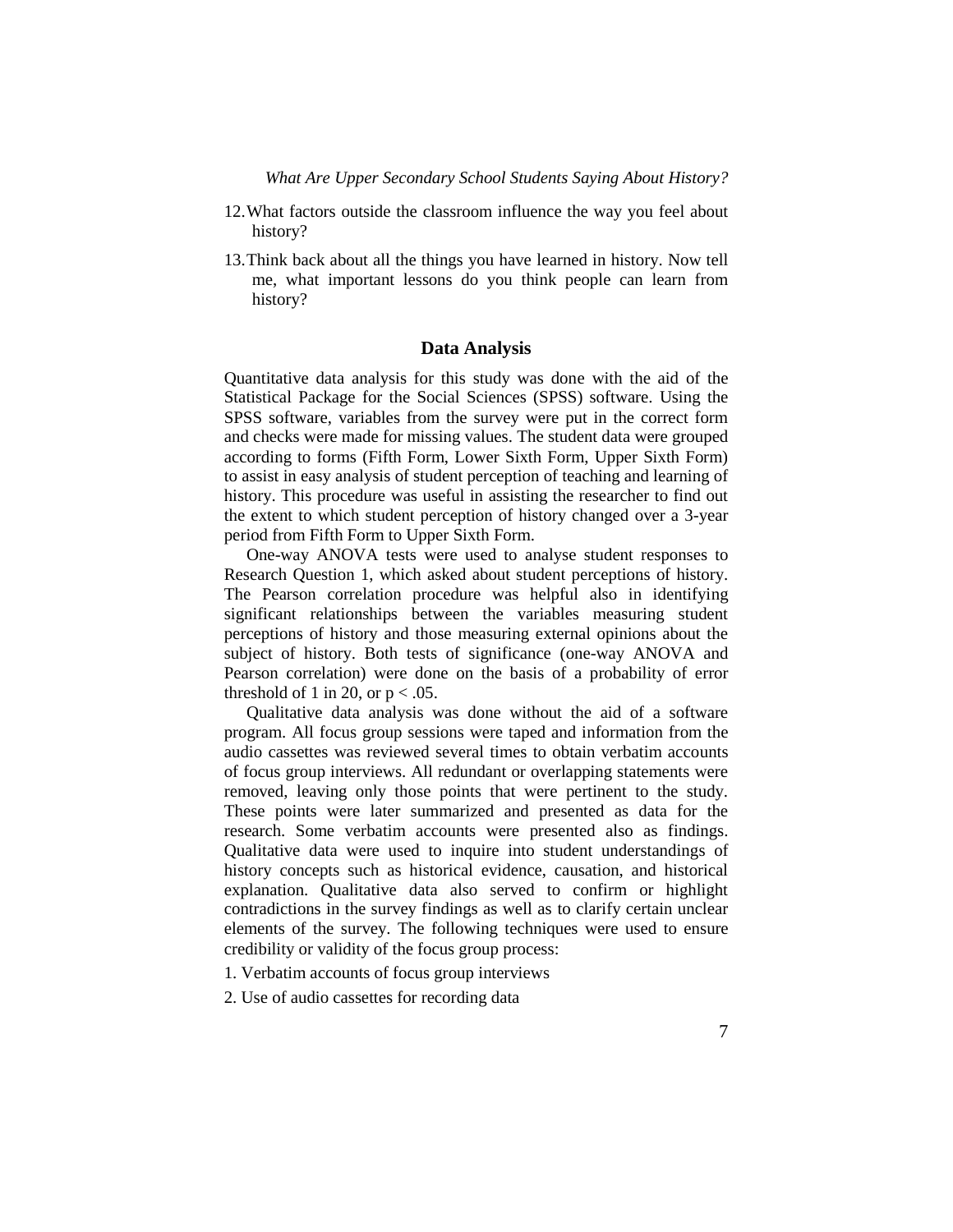#### 3. Participant review of researcher's synthesis of interviews

I employed all of the above measures in an attempt to strengthen validity. Care was taken to capture verbatim accounts of respondents in order to avoid misrepresentation of the data. At the end of each focus group session, I gave a brief summary of the major issues discussed to allow respondents a final opportunity to add or clarify aspects of the account. The extent to which interpretations and concepts have mutual meanings between participants and researcher is the extent to which validity is achieved in qualitative research.

In order to achieve consistency, I engaged in a series of selfmonitoring and self-questioning exercises. Some of these involved multiple listening as well as multiple transcription of audiotapes used in focus groups. To avoid analytical errors, I gave an oral summary after each section of the discussion. I then asked whether or not the summary represented the collective views of the group. In one case where the summary was challenged, I obtained clarification on key issues before restating the summary for group consensus.

#### **Summary of Student Focus Group Findings**

Findings from focus group questions revealed that the majority of participants in the five student focus groups expressed mixed feelings about studying history. While on the one hand students generally appreciated the value of studying history, on the other hand they expressed reservations about the quantity of details students of history were expected to remember. As a result, the majority of respondents doubted whether they would pursue the subject at a higher level. Three major themes emerged from focus group discussions: (a) teaching methodology, (b) the impact of outside influences, and (c) understanding history concepts.

#### **Teaching Methodology**

Findings from the question on teaching methodology revealed that students generally expressed preference for interactive class sessions where they were given the opportunity to share information and engage in critical thinking activities. Participants felt that excessive note taking and long lectures served to lessen their enjoyment of the subject. All participants suggested that field trips, visual aids, and other graphic representations would stimulate greater interest in history. One respondent felt that teachers should "give more personal attention to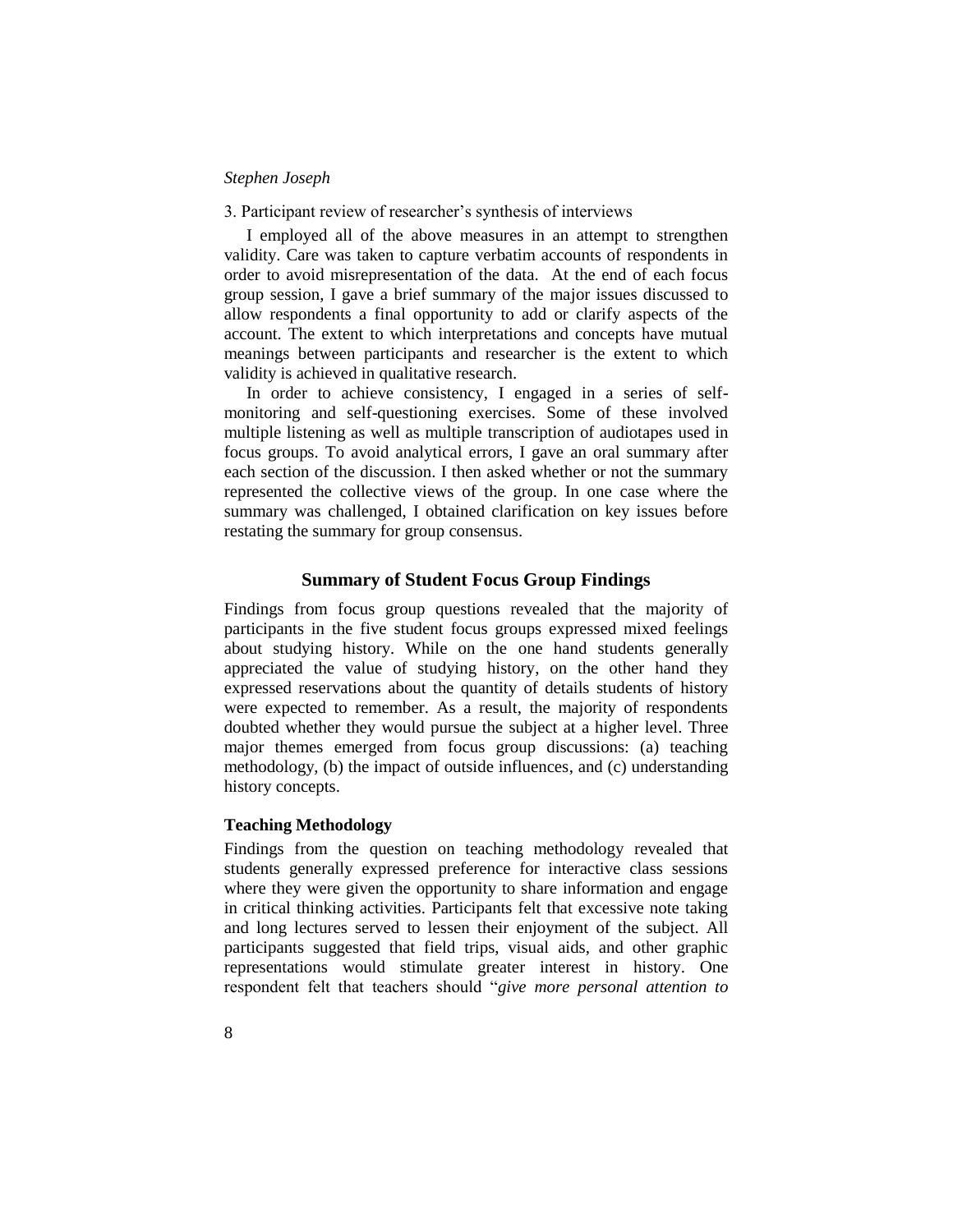*students*," while another wanted teachers to demonstrate "*greater passion*" for the subject.

When asked to identify what they liked or disliked about history classes, students reported that they enjoyed class discussions most since these sessions gave them the opportunity to sharpen their argumentative skills. Generally, students disliked having to adjust their thinking to suit that of their teachers. One student stated that "not enough opportunity *was given to engage in analysis*‖ and that he often felt ―*pressured to*  express only the views of the class teacher."

# **Impact of Outside Influences**

Further discussions revealed that students were able to obtain a great deal of valuable information from sources outside the classroom. Historical information obtained from family members, television programmes, and historical websites provided a good source of history instruction. However, several factors outside the classroom also contributed to students' negative perceptions of history. Many of the respondents agreed that perhaps the greatest negative influence came from their own peers who perceived history as boring. They admitted that history was not a popular examination subject in the school, and some history students often buckled under the pressure to drop the subject.

#### **Understanding History Concepts**

Five focus group sessions were conducted to probe deeper into students' perception of key concepts in history. These sessions also provided greater insights into participants' ability to master the kind of conceptual reasoning needed to provide acceptable historical explanations. Focus group questions 4–8 were as follows:

- What in your view is a history concept?
- How does one know that "historical facts" are really true?
- What causes an event to happen in history?
- Who or what determines the course of history?
- How does a historian use historical evidence?

Findings from the first question in this category revealed that students had varying views on what a history concept was. Not only were these views varied but, for the most part, they were also inaccurate. For example, student "A" understands a history concept as "distinguishable *events or persons.*" Student "B" has a similar view of a history concept as ―*these important terms or remarkable events that took place in our*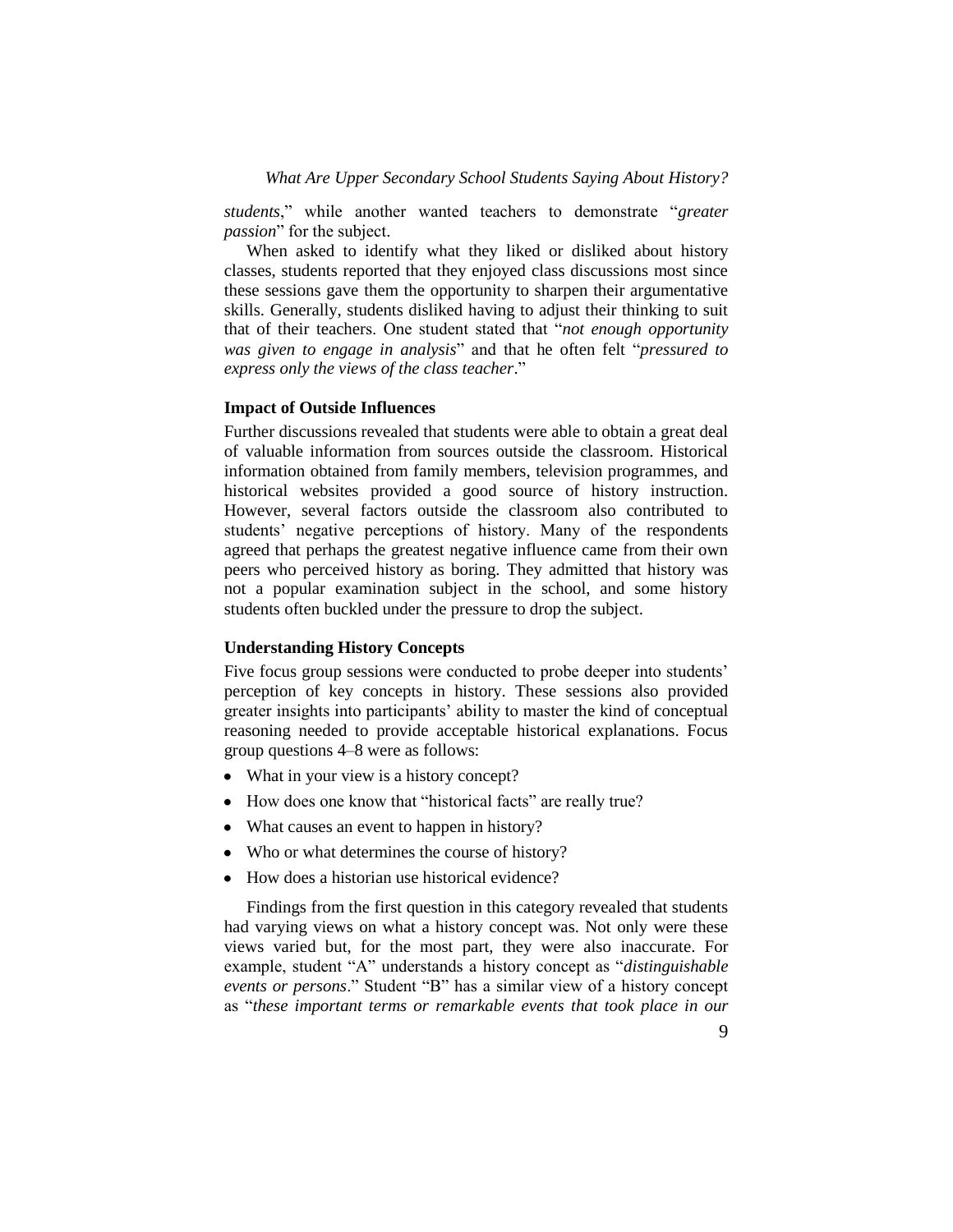history." Only 3 out of 30 students demonstrated some degree of understanding of what a historical concept was. Two of these three responses came from Advanced Level students; the other response came from a student of the Fifth Form focus group. One such response was that "*a history concept is a mix of historical ideas of what influenced contemporary society.*" Another respondent puts it this way: "*a history concept is a matter of ideas being formulated about a particular event – the time period it took place, and the impact of this event on society, economy and politics.*‖ The vast majority of students could not readily identify one single concept that they had learned in history class. The majority of participants believed that human beings were the primary determinants of history. Some were willing to consider other factors such as man-made events and supernatural forces as possible suggestions, only after much probing by the moderator.

Findings also revealed that the majority of students gave single-factor explanations for events in history. For example, when asked to explain what causes an event to happen, students gave responses like: *"people cause events to happen,"* or *"a particular disturbance causes an event to happen… like the attempted 1990 coup."* The data indicate that students generally believed that an event was caused by one particular factor rather than by a mix of different factors. After some probing, only a few students were willing to consider multiple causation as a viable explanation for the occurrence of a historical event.

This contrasts sharply with responses from the survey questionnaires which suggested that students generally understood the concept of multiple causation in history. Focus group discussions revealed, however, that while students were able to identify appropriate responses on the survey, they were unable to adequately defend their positions with any adequacy in the focus group setting.

Students were more confident, however, about their perception of historical facts. Many respondents hesitated to state categorically that historical facts were really true. Instead, they adopted a somewhat postmodern, deconstructionist approach, questioning the validity of certain historical sources. Deconstructionists generally challenge what they consider as the old modernist principles of historical truth and methodological objectivity (Munslow, 1997). In response to the question about the truthfulness of "historical facts," one student stated: "I will not *limit myself to any one way of thinking. I prefer to look at different interpretations rather than hold on to one way of thinking."*

The final question in this category dealt with the historian's use of historical evidence. An analysis of students' responses revealed that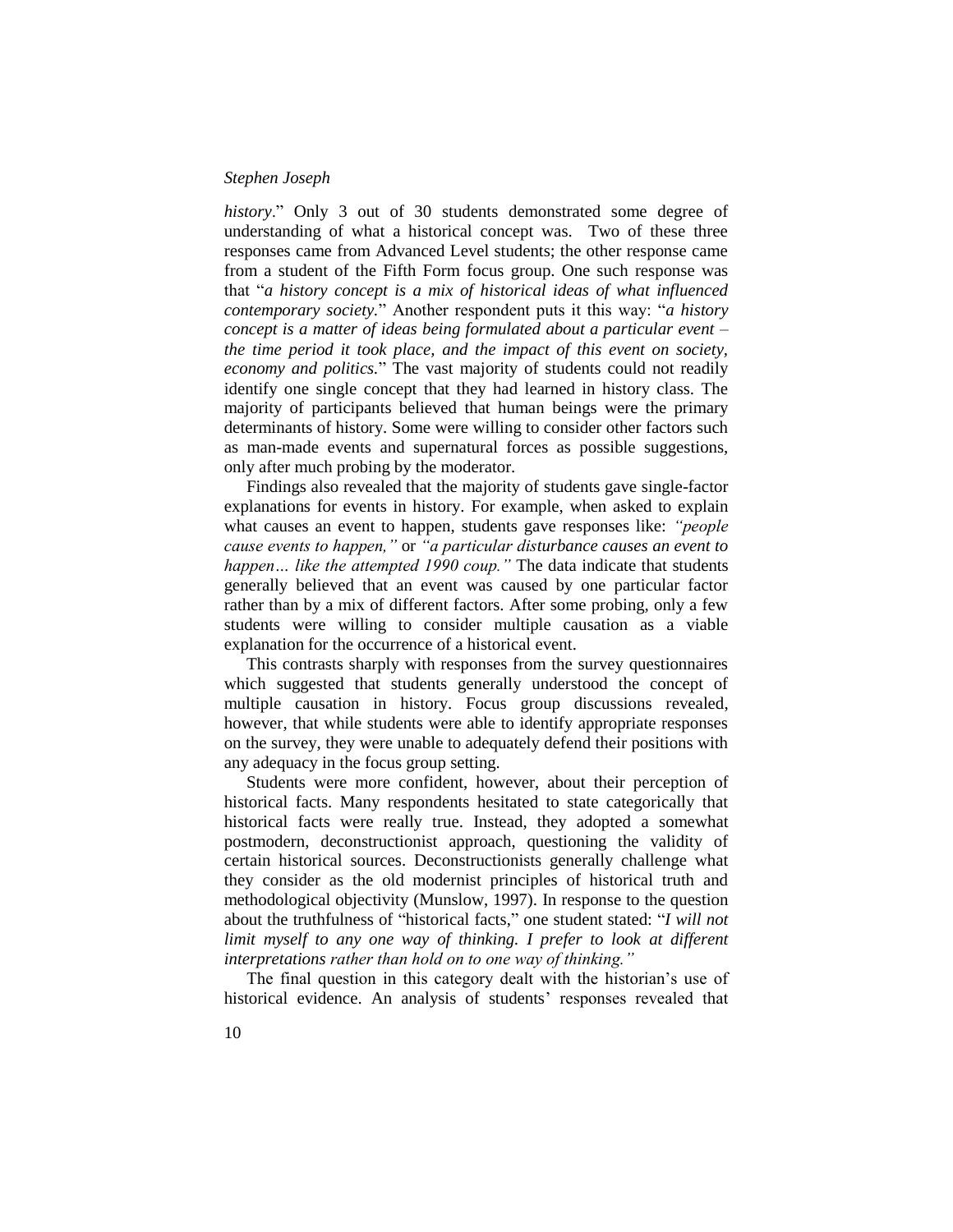students generally regarded the historian as a detective using a number of clues to solve a mystery. Respondents were also aware of some of the limitations historians faced in trying to reconstruct the past. Still, students believed that notwithstanding the possibility of bias, historians were expected to carefully assess historical evidence before presenting any account of the past. One student volunteered to summarize the discussion in this way: "History is a mystery story to be pieced together. *The historian searches for clues and puts them together to determine the most logical explanation of a particular event. But there is also need to consider other alternatives that may also be plausible*."

# **Summary of Survey Questions on Students' Perceptions of History**

The student survey questions were:

- 1. All students in secondary schools should study history.
- 2. History is a boring subject.
- 3. History is relevant to everyday life.
- 4. I would enjoy history more if there were fewer details to be studied.
- 5. Historical evidence should be questioned.
- 6. Human beings determine the course of history.
- 7. Historical facts are caused by a complex mix of different factors.
- 8. All historical events are inevitable.
- 9. History involves the study of change over time.
- 10. I learn a great deal about history from other sources outside of the classroom.
- 11. My family and friends influence the way I feel about history.
- 12. Studying history will enhance my chances of employment.
- 13. I intend to study history at a higher level.
- 14. Identify two (2) things you like most about your history classes.
- 15. Identify two (2) things you dislike most about your history classes.
- 16. What is the most important lesson a student can learn from history?
- 17. Give two (2) reasons why you study history.
- 18. Give two (2) reasons why you believe some students are unwilling to study history.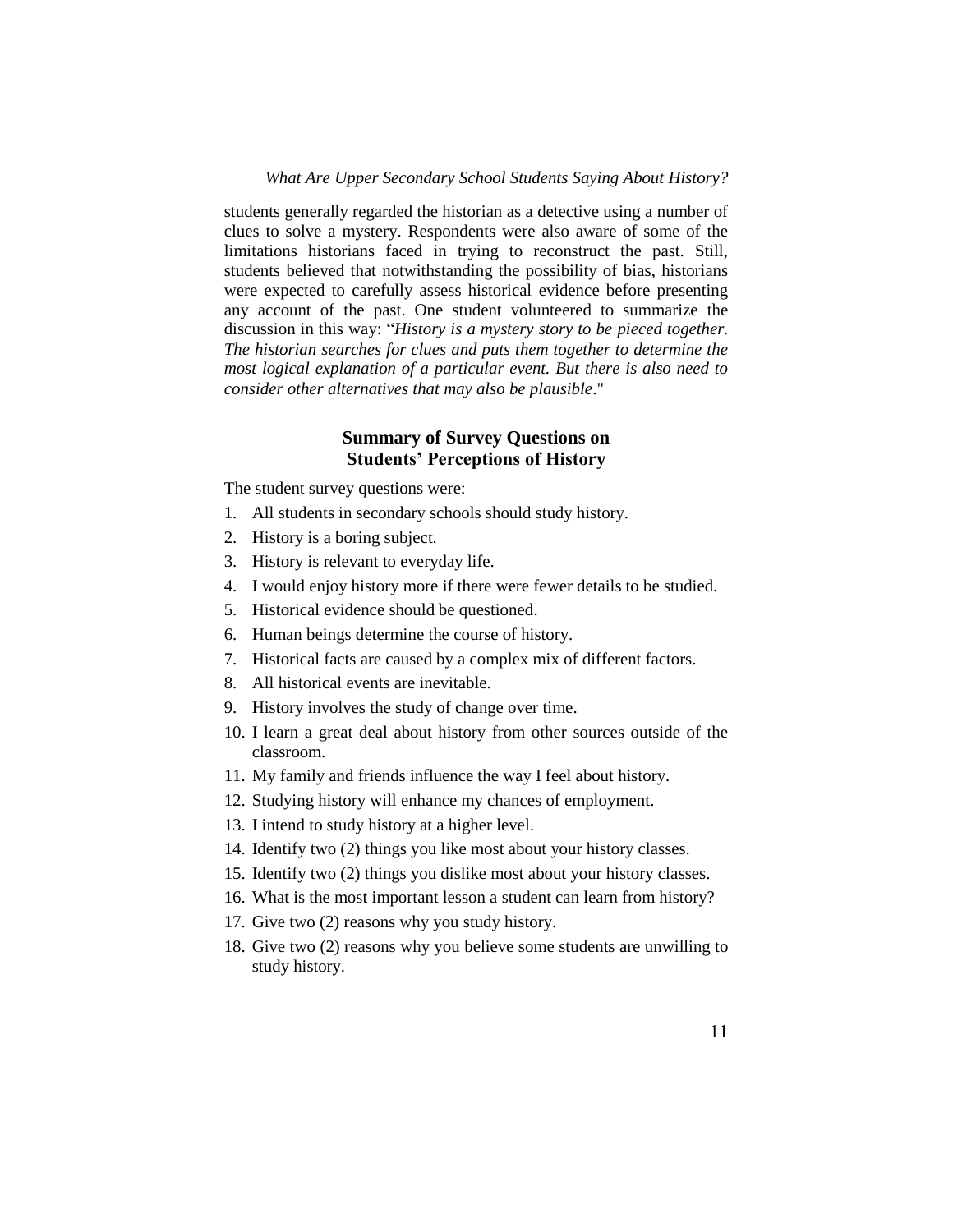Four hundred and fifteen (415) participants were asked to indicate their level of agreement with the above questions by circling the appropriate letter on a 5-point Likert-type scale, with the letter *A* representing strong agreement and *E* representing strong disagreement. Students were required to write responses for questions 14–18.

## **Research Question 1**

# *What are respondents' perceptions of history in the Fifth, Lower Sixth, and Upper Sixth Forms*?

Survey items 1–4 and 14–18 addressed this research question. Survey item 1 asked participants to indicate on a 5-point Likert-type scale whether they agreed with the statement that all students in secondary schools should study history. Of the 415 respondents, 72 indicated strong agreement and 124 students indicated agreement. This gave a general total agreement of 48%. Of this group, 136 students (33%) disagreed and 26 students (6%) strongly disagreed. Fifty-six of the total number of participants (14%) were uncertain as to whether all students in secondary school should study history.

Survey item 2 asked whether history was regarded as a boring subject. Only 14% of the respondents agreed that the subject was boring, while 73% disagreed with the statement. A relatively small percentage (13%) held no opinion on the matter.

Survey item 3 questioned whether history is relevant to everyday life. Seventy-five percent of the respondents felt that history was relevant; 14% disagreed, and 11% expressed uncertainty.

#### **Hypothesis Testing**

Research Question 1 was tested through the following hypothesis:

Hypothesis 1: *There is no difference in students' perceptions of history based on Form level*.

This hypothesis was tested using one-way analysis of variance (ANOVA) with data from student survey items 1–3. Table 2 illustrates findings for this hypothesis.

Student-Newman-Keuls post-hoc procedures in Tables 3 and 4 were used to show differences in students' perceptions based on three different Form levels, namely Fifth, Lower Sixth, and Upper Sixth Forms.

With regard to survey item 1, the implied null hypothesis is retained. There is no significant difference in students' perceptions in the three year-levels about whether or not all students should study history.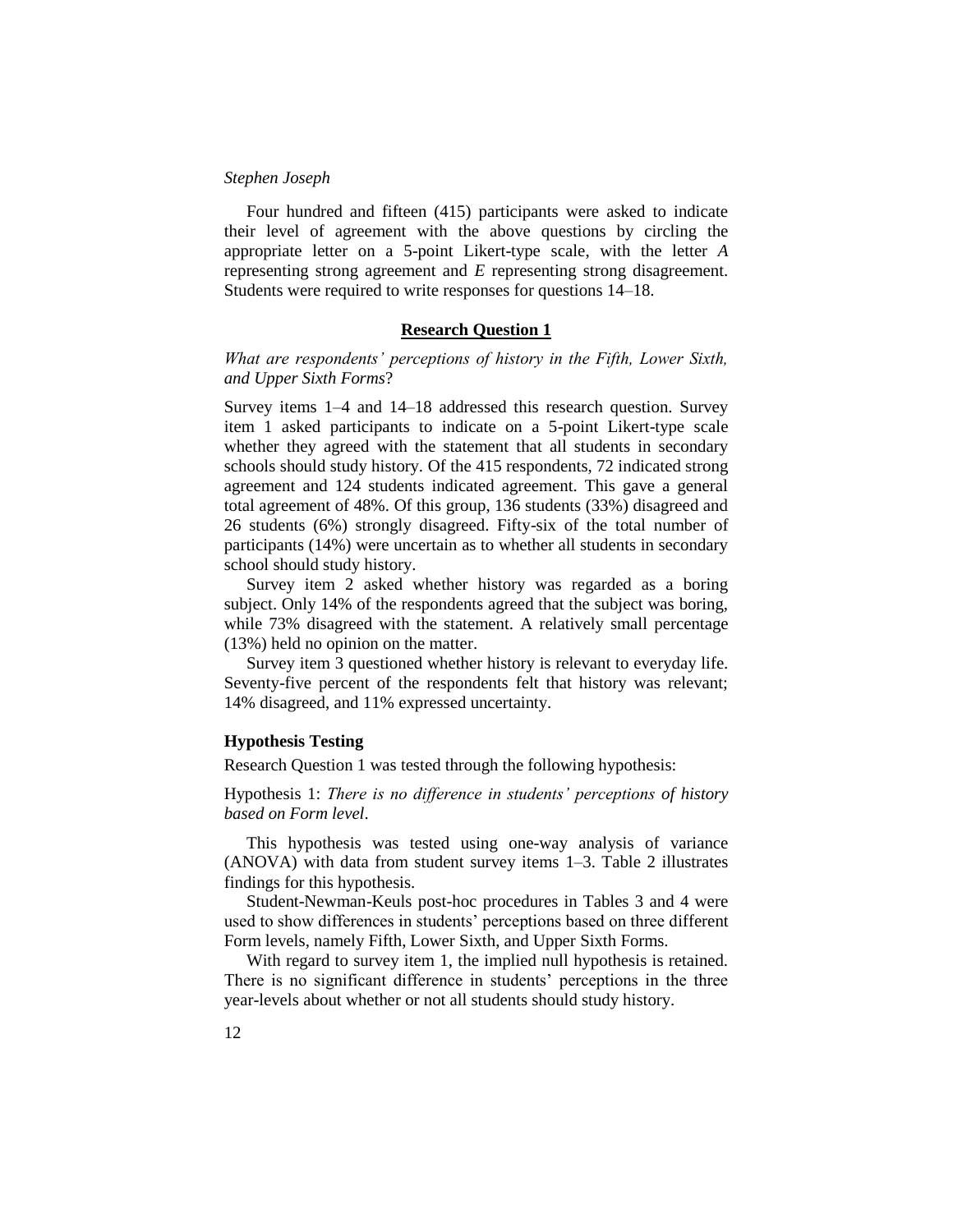| <b>Survey</b><br><b>Item</b> | <b>Source</b>         | SS      | df            | ΜS     | F     | р       |
|------------------------------|-----------------------|---------|---------------|--------|-------|---------|
|                              | <b>Between Groups</b> | 8.455   | $\mathcal{P}$ | 4.228  | 2.840 | .060    |
|                              | <b>Within Groups</b>  | 613.193 | 412           | 1.488  |       |         |
| $\overline{2}$               | <b>Between Groups</b> | 30.216  | 2             | 15.108 | 9.012 | $.000*$ |
|                              | <b>Within Groups</b>  | 690.709 | 412           | 1.676  |       |         |
| 3                            | <b>Between Groups</b> | 12.526  | 2             | 6.263  | 4.234 | $.015*$ |
|                              | <b>Within Groups</b>  | 609.435 | 412           | 1.479  |       |         |

**Table 2. One-Way ANOVA of Students' Perceptions About History**

*Note.* Survey item  $1 = All$  students in secondary school should study history; Survey item  $2 =$  History is a boring subject; Survey item  $3 =$  History is relevant to every day life;

### \* Significant at *p* < .05 level.

With regard to survey item 2, the implied null hypothesis is rejected. The Student-Newman-Keuls post hoc procedure indicates that students in the Fifth Form are more likely to view history as boring than students of the Lower and Upper Sixth Forms.

With regard to survey item 3, the implied null hypothesis is rejected. The Student-Newman-Keuls post hoc procedure indicates that students in the Fifth Form are more likely to see history as relevant to everyday life than those students in the Lower and Upper Sixth Forms (see Table 4).

Survey items 14–18 were open-ended questions that elicited students' reactions based on their perception of history. Item 14 asked participants to identify two things they liked most about history classes. The majority of respondents listed "interactive class activities" as their first choice. The second most popular response was that "*my teacher makes the subject interesting and lively.*‖ These responses placed great stress on the teacher's role in providing a stimulating environment for learning.

**Table 3. Student-Newman-Keuls of Students' Perceptions About Whether History is Boring**

| <b>Forms</b>   | <b>Mean</b> |         |         |         |
|----------------|-------------|---------|---------|---------|
| 1. Fifth       | 3.5890      |         | $\star$ | $\star$ |
| 2. Upper Sixth | 4.0889      | $\star$ | ----    | ----    |
| 3. Lower Sixth | 4.2787      | *       | ----    |         |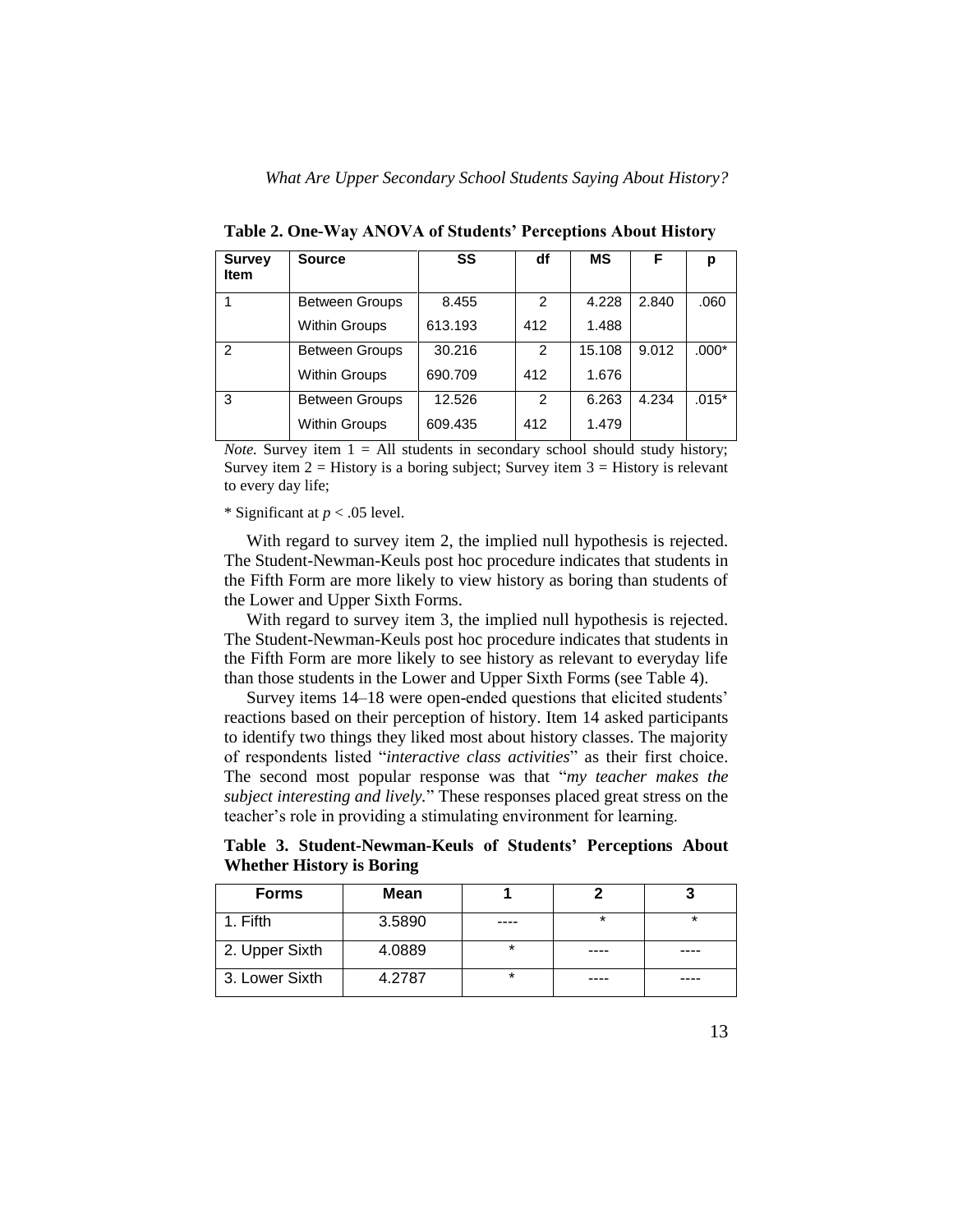**Table 4. Student-Newman-Keuls of Students' Perceptions About the Relevance of History to Everyday Life**

| <b>Forms</b>   | <b>Mean</b> |         |         |  |
|----------------|-------------|---------|---------|--|
| 1. Fifth       | 3.7087      | .       | $\star$ |  |
| 2. Upper Sixth | 4.0656      | *       | ----    |  |
| 3. Lower Sixth | 4.1556      | $\star$ |         |  |

Survey item 15 focused on negative classroom experiences. Students were asked to identify two things they disliked most about their history classes. Respondents cited the following as their major dislikes:

- *too much information to write*
- $\bullet$ *too many dates to remember*
- *too much reading to be done*  $\bullet$
- $\bullet$ *the subject is too long and boring*
- $\bullet$ *limited access to supplementary texts*

Respondents from one of the private secondary schools identified "*poor teaching methods"* as one of the things they disliked most about history classes. A few students felt that the time of the day (immediately after lunch) in which the subject was offered heightened their dislike for the subject.

Survey item 16 asked participants to identify the most important lesson that a student can learn from history. Only a few students felt that avoiding the mistakes of others was the most important lesson to be learned. Some students felt that the single most important lesson was the idea that the present is shaped by the past. The majority gave responses that did not seem to relate to the question precisely. One such response was "*knowledge about my ancestors*" is the most important lesson one can learn from history. Others identified "*patience*, *persistence*, *and tolerance*" as important lessons to be learned from history.

Survey item 17 asked students to give two reasons why they studied history. While some participants cited love for the subject as one of the reasons, many felt that they had no choice since the subject fell into a particular subject grouping that required students to select history as one of the options for the Caribbean Examinations Council/Caribbean Secondary Education Certificate (CXC/CSEC) examination. Some participants indicated that history expanded their knowledge; others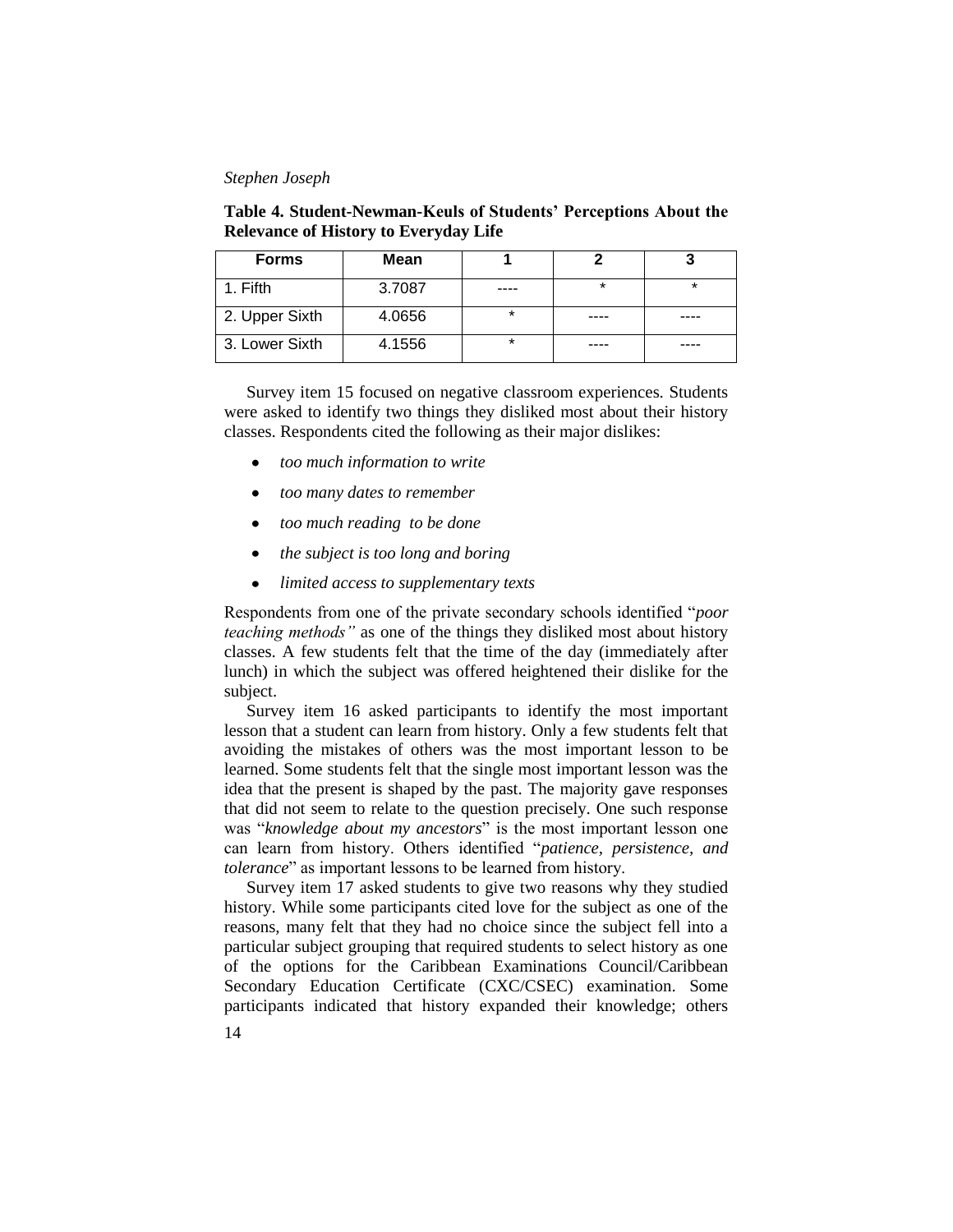studied the subject to gain greater insights into the past and to bolster a sense of self. Only a small percentage indicated, however, that they studied history mainly to receive a passing CXC/CSEC grade in the subject.

Survey item 18 required participants to give two reasons why they felt that some students were unwilling to study history. The vast majority indicated that the primary reason was that some students viewed the subject as "too boring." Others felt that history had too many dates and events to study, and some students simply did not like to read. Respondents also indicated that some students did not study history because of the view that history is not required for their future career and that the subject is not relevant to everyday life.

In analysing student responses to Research Question 1, two observations are noteworthy:

- 1. Students generally disagreed with the notion that history was a boring subject, and that it was irrelevant to everyday life.
- 2. Many students cited interactive class activities as the single factor they liked most about history classes, while too much reading was a major deterrent to the subject.

# **Research Question 2**

# *What are students' perception of historical evidence, causation, and historical explanation?*

Survey items 5–9 addressed this research question. Survey item 5 asked students to respond to the assertion that historical evidence should be questioned. The majority of students (309) indicated that they agreed with the statement, and a small number (52) disagreed. Thirteen percent (13%) of respondents had no opinion on the matter.

Survey item 6 probed deeper into the question of historical understanding and asked participants to respond to whether they believed that human beings determined the course of history. Again, the majority of participants (316) responded in the affirmative while 43 or 11% of the respondents disagreed.

Survey item 7 asked whether historical events were caused by a complex mix of different factors. Eighty percent (80%) of the respondents agreed with the notion of multiple causation in history as opposed to a small percentage (6%) who disagreed. This high response rate is reflected in the one-way ANOVA at Table 5, which suggests that a highly significant relationship exists between students' year level and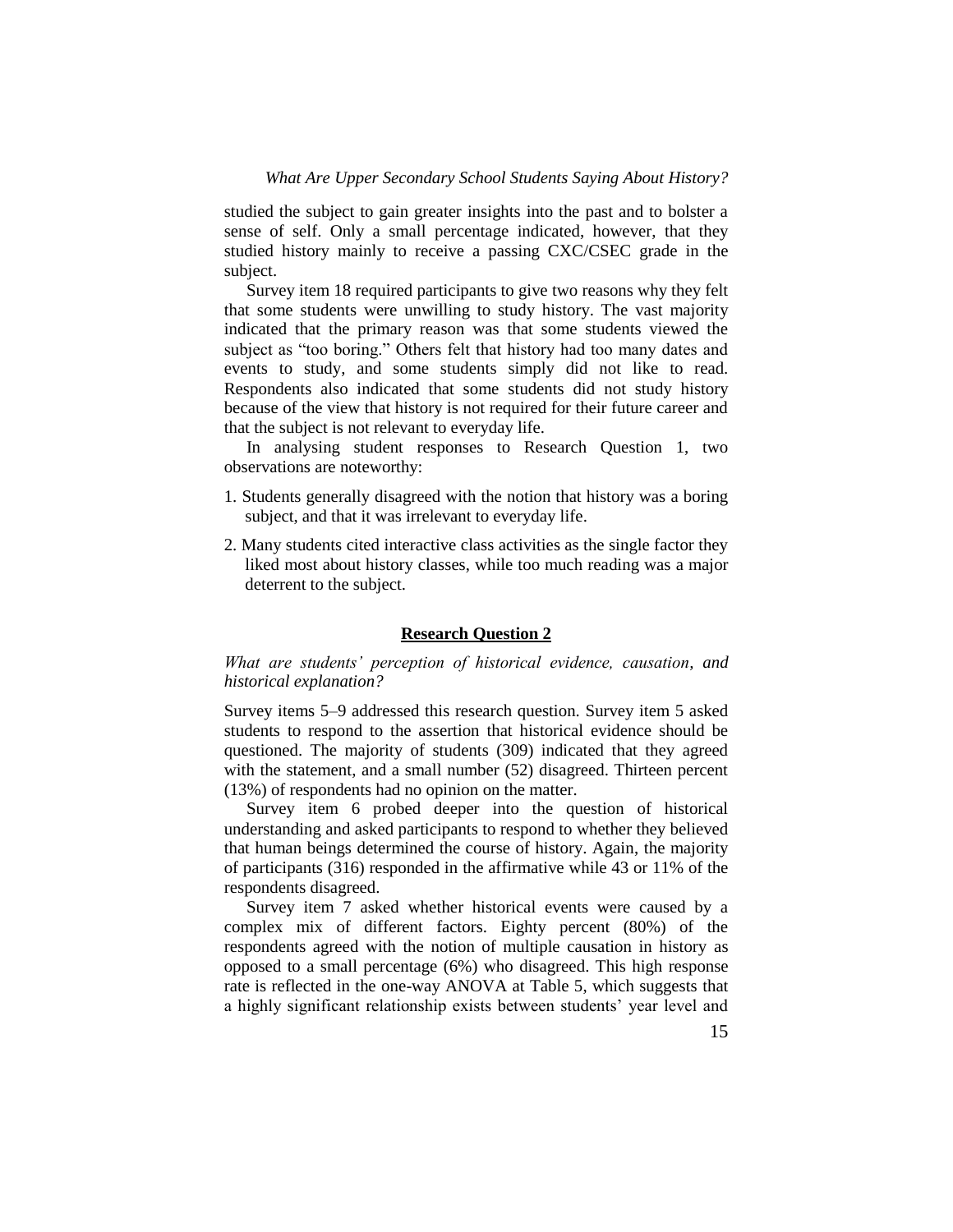their perception that historical events are caused by a complex mix of different factors.

Survey item 8 inquired into the question of historical inevitability. The question asked whether all historical events were inevitable. Respondents seemed divided on this issue as evidenced by the 27% who agreed, 43% who disagreed, and 30% who could neither agree nor disagree with the statement.

Survey item 9 probed into the students' understanding of continuity and change. The question asked whether history involved the study of change over time. The majority of respondents (357) agreed with the statement, while 24 expressed disagreement.



Figure 1 gives a graphic representation of student responses to Research Question 2.

*Figure 1.* Student understandings of historical concepts.

Based on the findings of students' responses to Research Question 2, it appears that students generally demonstrated understanding of historical concepts such as historical evidence and causation. This is noteworthy because upon further probing in focus group settings, students displayed a general lack of clear understanding of these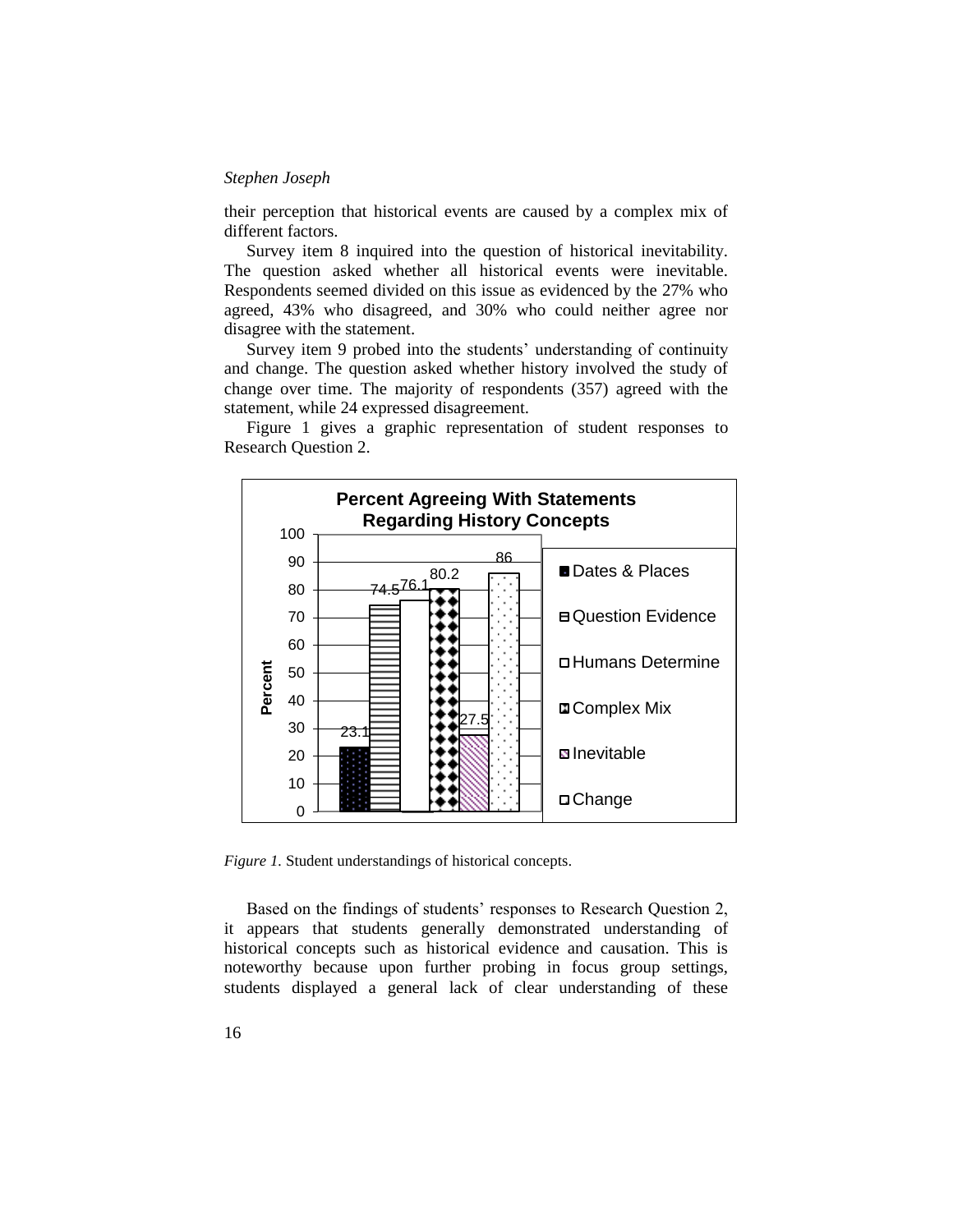concepts. This matter will be examined more closely in the analysis section.

#### **Research Question 3**

*Does a relationship exist between students' perceptions of history and external opinions about the subject of history?*

Survey items 10–13 addressed this research question. Survey item 10 probed into the question of the role of factors outside the classroom in shaping students' understanding of the subject. This particular question asked whether students learned a great deal about history from other sources outside of the classroom. The majority (257 or 62%) of respondents admitted that they did learn a great deal of history from sources outside of the classroom. One hundred and thirty-one students (31%) felt that little history was acquired outside of the classroom.

Survey item 11 asked whether family and friends influenced the way students felt about history. Only 28% (116) of the students reported that their perception of history was influenced by relatives and friends, while 55% (230) of the students disagreed that friends and family members had any significant impact on the way they view the subject of history.

Survey item 12 asked whether studying history would enhance students' chances of employment. Fifty-four percent (223) agreed, while 20% disagreed. One hundred and nine (26%) students could not say for certain whether history instruction could make them more employable.

Survey item 13 inquired into students' intention to pursue the subject at a higher level. Forty-seven percent (195) reported that they intended to do so, while 33% (138) said no. Twenty percent of the participants were undecided.

# **Hypothesis Testing**

Research Question 3 was tested with the following hypothesis:

Hypothesis 2: *There is no relationship between the variables measuring student perceptions of history and those measuring external opinions about the subject*.

The null hypothesis was tested using the Pearson correlation procedure to identify significant relationships between the variables measuring student perceptions of history and those measuring external opinions about the subject. This analysis yielded five significant relationships among the variables that are represented in Table 5. Thus the null hypothesis was rejected for these five significant relationships.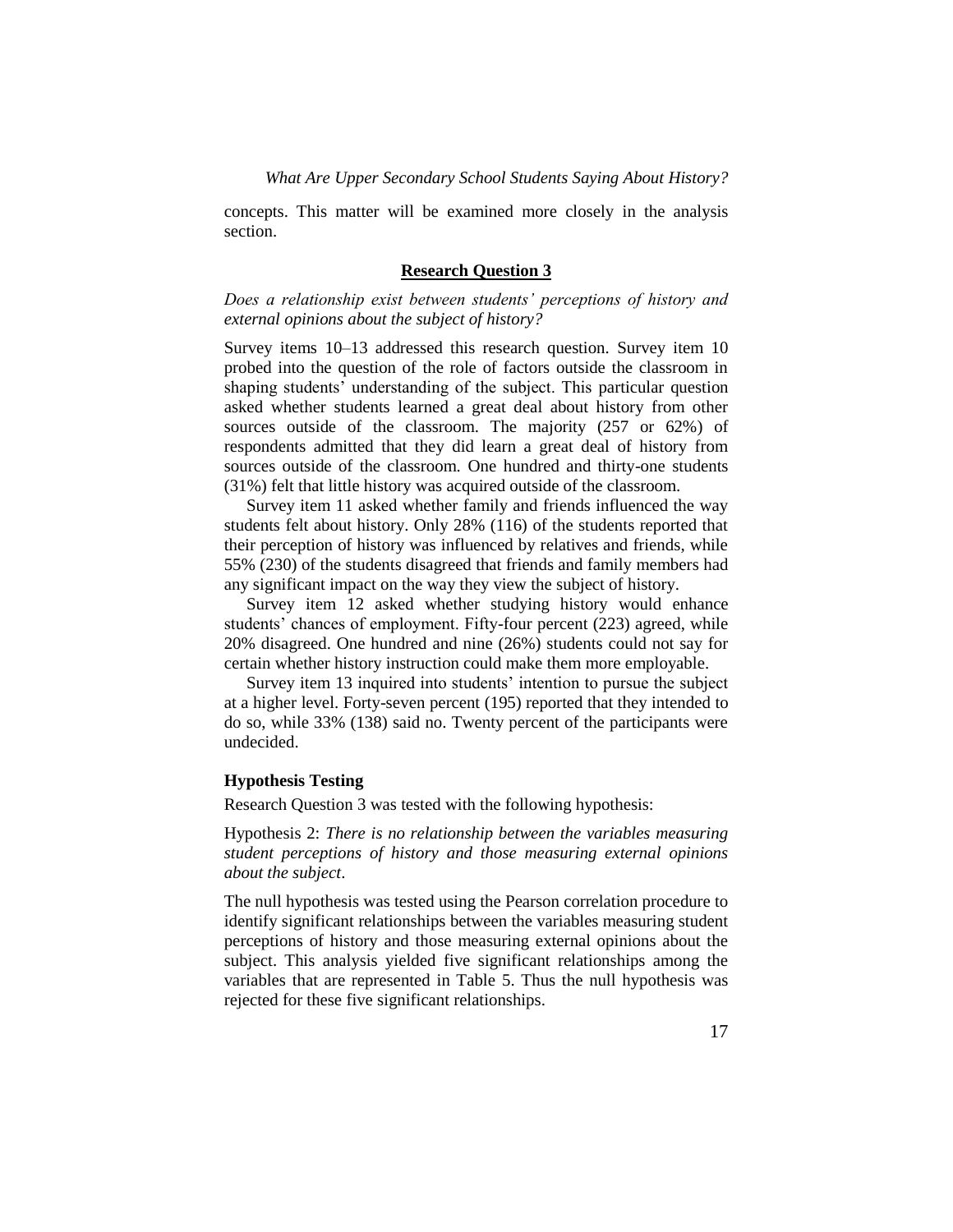The first item relating to student perception of history asked whether all students in secondary schools should study history. Here, two significant relationships were identified. The first of these indicates that those who feel all students should study history also believe that a great deal of history can be learned from other sources outside the classroom (*r*  $= .115$ ,  $p< .05$ ,  $N= 415$ ). The second significant relationship suggests that those who believe that all secondary students should study history also believe that family and friends influence the way they feel about history (*r* = .171, *p*< .05, *N*= 415).

The second item relating to student perception of history dealt with the question of whether or not history is a boring subject. Two significant relationships were identified. The first significant relationship indicates that students who think history is boring do not believe that they learn a great deal about history from sources outside the classroom  $(r = -.172, ...)$ *p*< .05, *N*= 415). The second significant relationship indicates that students who think history is boring do not think that family and friends influence the way they feel about history ( $r = -113$ ,  $p < .05$ ,  $N = 415$ ).

| Variables Measuring Student<br>Perceptions of History and<br>Those<br>Opinions About the Subject | Measuring External        | All students in<br>secondary<br>schools should<br>study history | History is a<br>boring<br>subject | History<br>is<br>relevant<br>to<br>everyday<br>life |
|--------------------------------------------------------------------------------------------------|---------------------------|-----------------------------------------------------------------|-----------------------------------|-----------------------------------------------------|
| I learn a great<br>deal about history<br>from<br>sources<br>outside of<br>the<br>classroom.      | Pearson<br>Correlation    | $.115*$                                                         | $-.172*$                          | $.200*$                                             |
|                                                                                                  | $(2 -$<br>Sig.<br>tailed) | .019                                                            | .000                              | .000                                                |
|                                                                                                  | N                         | 415                                                             | 415                               | 415                                                 |
| My<br>family<br>and<br>friends influence<br>feel<br>the way I<br>about history.                  | Pearson<br>Correlation    | $.171*$                                                         | $-113*$                           | $-.096$                                             |
|                                                                                                  | Sig.<br>$(2 -$<br>tailed) | .000                                                            | .021                              | .050                                                |
|                                                                                                  | N                         | 415                                                             | 415                               | 415                                                 |

**Table 5. Relationship Between Student Perceptions of History and External Opinions About the Subject**

\*Correlation is significant at the 0.05 level (2-tailed).

The third item relating to student perception of history dealt with the question of the relevance of history to everyday life. One significant relationship was identified. This significant relationship indicates that students who think that history is relevant to everyday life also believe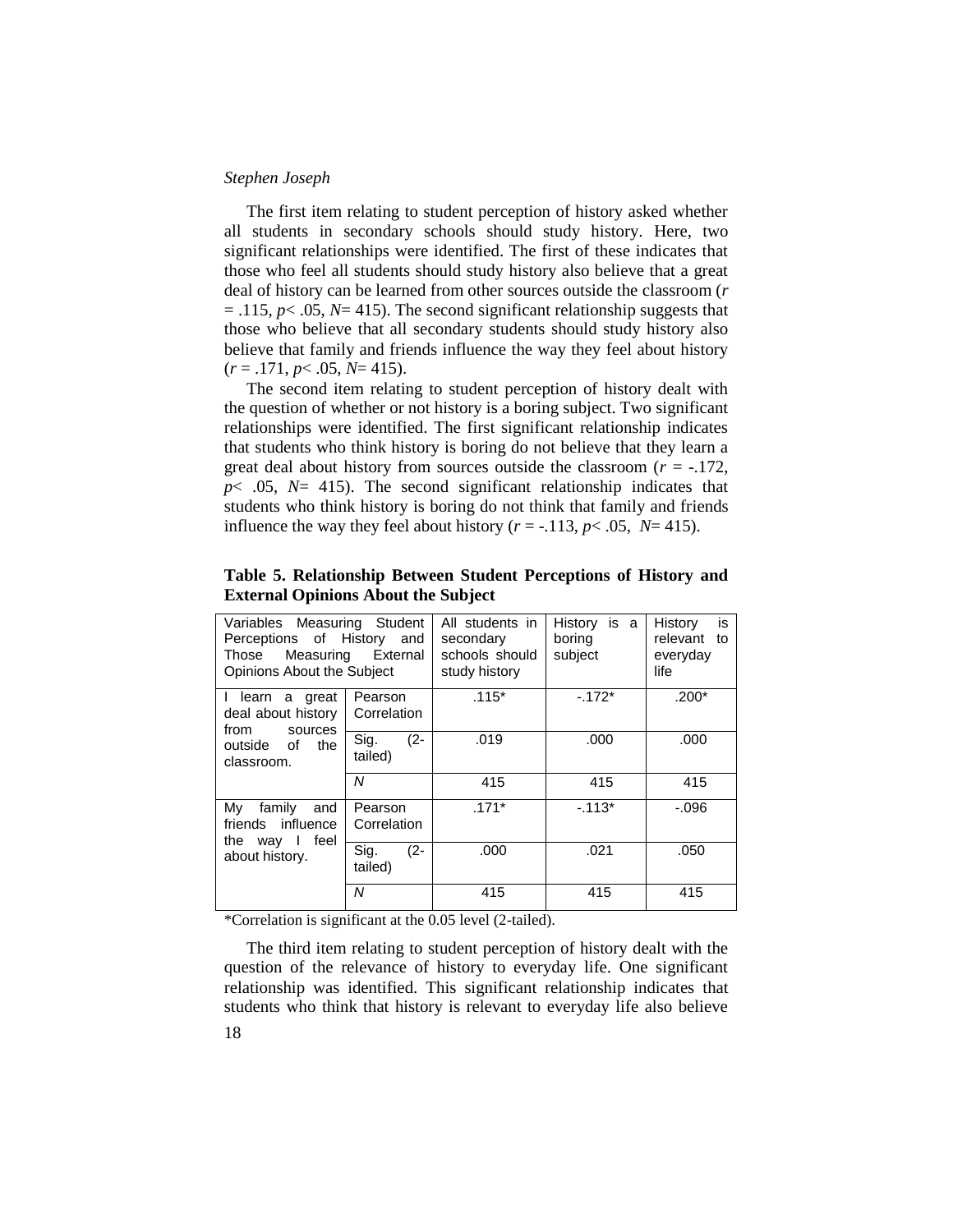that they learn a great deal about history from other sources outside of the classroom ( $r = .200$ ,  $p < .05$ ,  $N = 415$ ).

#### **Analysis and Discussion of Research Questions/Findings**

Three research questions set the parameters for this study. The following is an analysis of each of these research questions.

# **Research Question 1**

*What are respondents' perceptions of history in the Fifth, Lower Sixth, and Upper Sixth Forms?*

It can be concluded that, generally, both CXC/CSEC and Advanced Level history students have a positive perception of history as a subject in the school's curriculum. Contrary to the belief that history is dull and boring, students in this study regard history as interesting and relevant to contemporary life. For example, when responses of Fifth, Lower Sixth, and Upper Sixth Form students were analysed using one-way ANOVA tests, findings revealed that there was a significant difference in students' opinions in the three year-levels about the relevance of history to everyday life.

When the Student-Newman-Keuls post hoc procedure was used to further analyse differences in students' perceptions, the findings revealed that students in the Fifth Form are more likely to view history as boring than students in the Lower and Upper Sixth Forms. Based on these findings, one could assume that students' perceptions of history are likely to improve with greater exposure to the subject.

The assumption could also be made that Fifth Form students seem to operate at a lower cognitive level with regard to historical reasoning. If these students view history mostly as the compilation of dates and places, then they are operating at what Hallam (1970) describes as the concrete operational level of thinking. According to Hallam, such students possess the ability to give organized answers, yet very often their responses are limited to what is immediately apparent in the text. It is necessary, therefore, that teachers guide students beyond this threshold to the point where they could move past historical dates to engage in deeper probing about the meaning of the events associated with historical dates and places.

While students generally regard interactive class activities as the single most positive aspect of history instruction, they consider information overload and too much reading as major deterrents.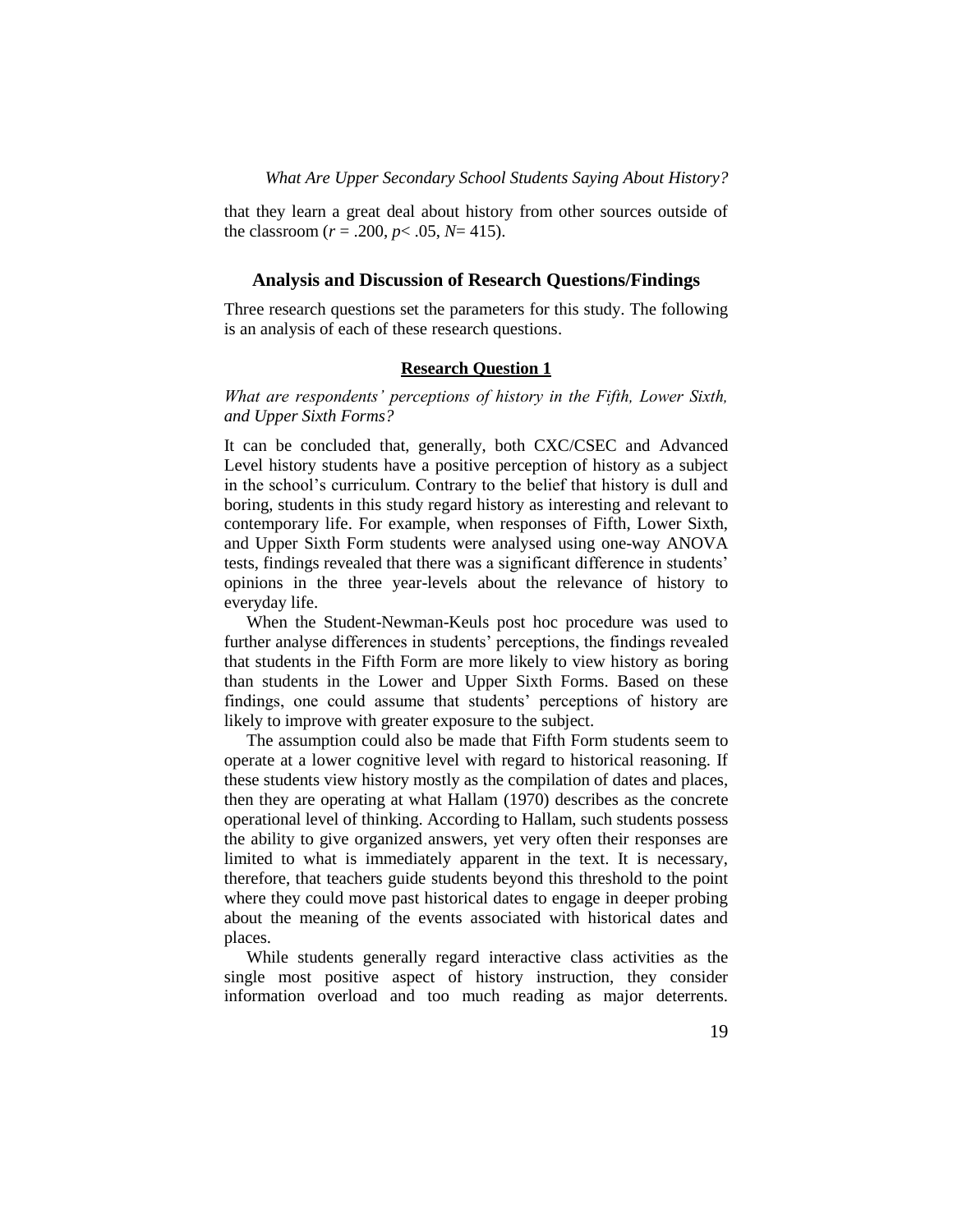Notwithstanding their apparent interest in history, less than half of the respondents on the survey agree that all students in secondary schools should study the subject.

When responses of Fifth, Lower Sixth, and Upper Sixth Form students were examined by one-way ANOVA tests, the null hypothesis was retained. This suggests that there is no significant difference in students' opinions in the three year-levels about whether or not all students should study history. One can conclude that, notwithstanding their earlier position, neither maturation nor greater exposure to the subject of history affected students' opinion of history as a subject to be studied by all secondary school students.

Student focus group discussions also highlighted students' mixed feelings about studying history. While students generally appreciate the value of studying history, they express reservations about the quantity of details students of history are expected to remember. As a result, the majority of respondents have serious doubts as to whether they would pursue the subject at a higher level.

Students' apparent reluctance to pursue history at a higher level seems to have some relationship with their perceptions of history as a details-laden subject that becomes more cumbersome as one advances in study. While students are required to engage in deeper learning as they move toward higher levels, the fear of becoming overwhelmed by an endless series of names, dates, and places needs to be addressed if students are to appreciate the value of history in later years. The onus is therefore on teachers to clarify this conceptual misunderstanding by instruction. This could be more readily achieved if students were exposed to history at an earlier Form level where teachers have adequate time to properly introduce students to the subject of history.

Wineburg (2007) supports the view that the development of historical thinking requires what he refers to as an orientation to the past informed by disciplinary canons of evidence and rules of argument. VanSledright (2009), and Stearns, Seixas, and Wineburg (2001) concur that history instruction should assist students in mastering concepts like causality, comparison, and change, as well as the exploration of history as constructed interpretive account. But this can only be achieved by careful history instruction and engagement over a period of time. Once this is done, students' conceptions of history are likely to improve.

## **Research Question 2**

W*hat are students' perceptions of historical evidence, causation and historical explanation?*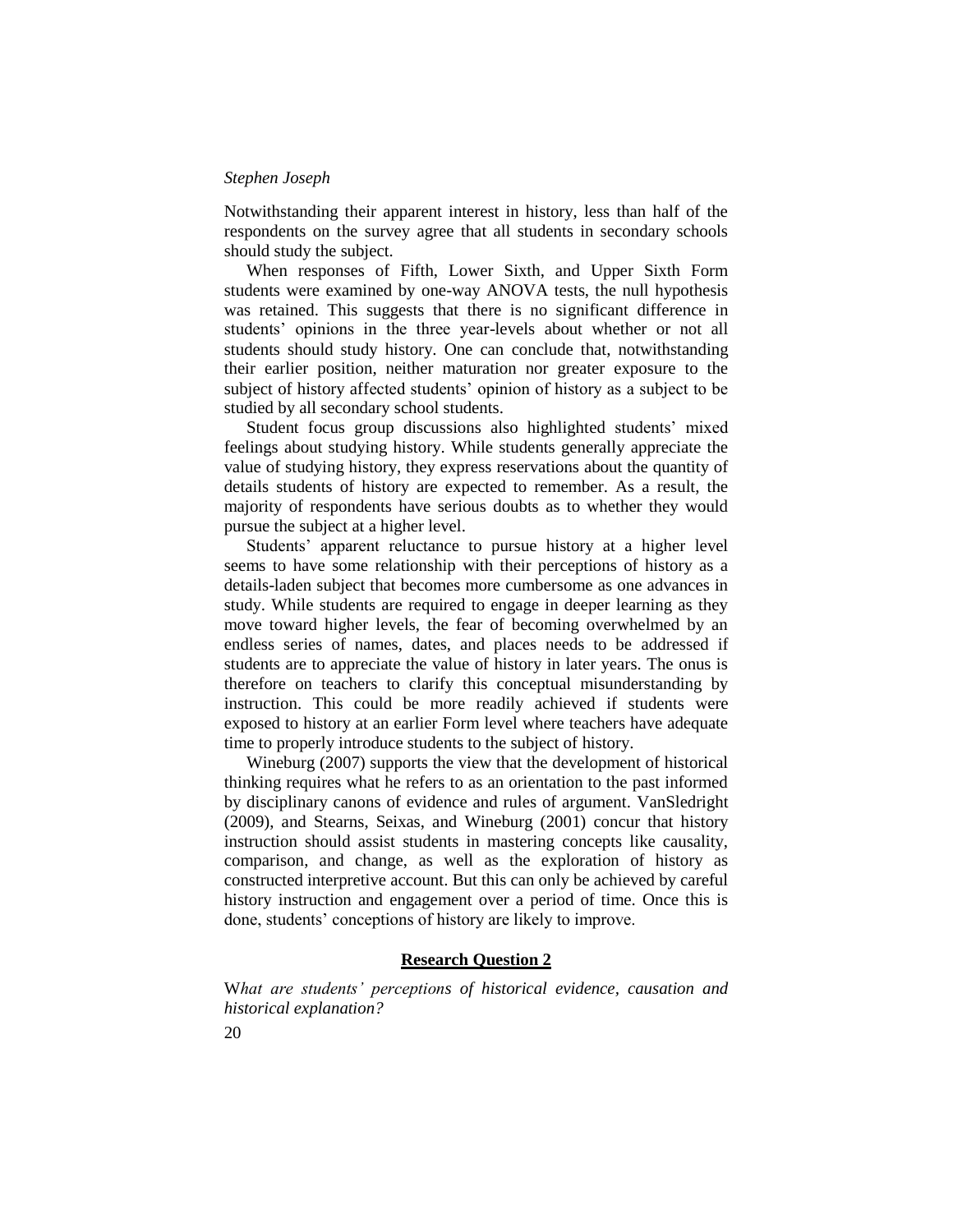Based on student survey responses to this question, one can reasonably assume that students understand concepts such as historical evidence, causation, historical explanation, and continuity and change. But the focus group discussions do not support this assumption. The majority of students in these discussions demonstrated a lack of clear understanding of what a history concept is. While the majority naïvely regarded history concepts as events of the past, only 3 out of 30 respondents were able to identify historical concepts as ideas formulated about past events. This finding reveals the need for greater emphasis to be placed on the teaching of history concepts in secondary schools.

Findings of the focus group discussions also contradict survey responses to the question of causation. While students demonstrated understanding of multiple causation on the survey questionnaire, during the focus group discussions they continued to offer single-factor explanations for events in history. Based on responses, it appears that students believe that an event is caused by one single factor, rather than by a mix of different factors. After much probing, only a few students were willing to consider multiple causation as a viable explanation for the occurrence of an historical event.

Given this lack of understanding, one can reasonably conclude that the wording of the survey questions made it easy for students to select an appropriate response. But when placed under closer scrutiny in a focus group setting, these students were unable to adequately account for their perceived knowledge of multiple causation in history. In this regard, the focus group interviews served as an effective mechanism for crossreferencing student knowledge of information recorded on the survey questionnaire.

Focus group discussions also confirmed what students regard as an historical explanation for events of the past. Holding fast to their popular survey response that human beings determine the course of history, students generally failed to consider other possible factors such as social and political events, technology, or even supernatural forces, as other possible explanations for events of the past. This suggests a lack of clear understanding on the part of students of what constitutes an historical explanation. But given the complexity of this particular historical concept, one needs to be sympathetic with students who are generally not taught history concepts at the secondary school level.

Focus group discussions corroborated survey findings on students' perceptions of historical evidence. Generally speaking, students believe that historical evidence should be questioned, and that the historian, like a detective, uses a number of clues to unlock the mystery of the past.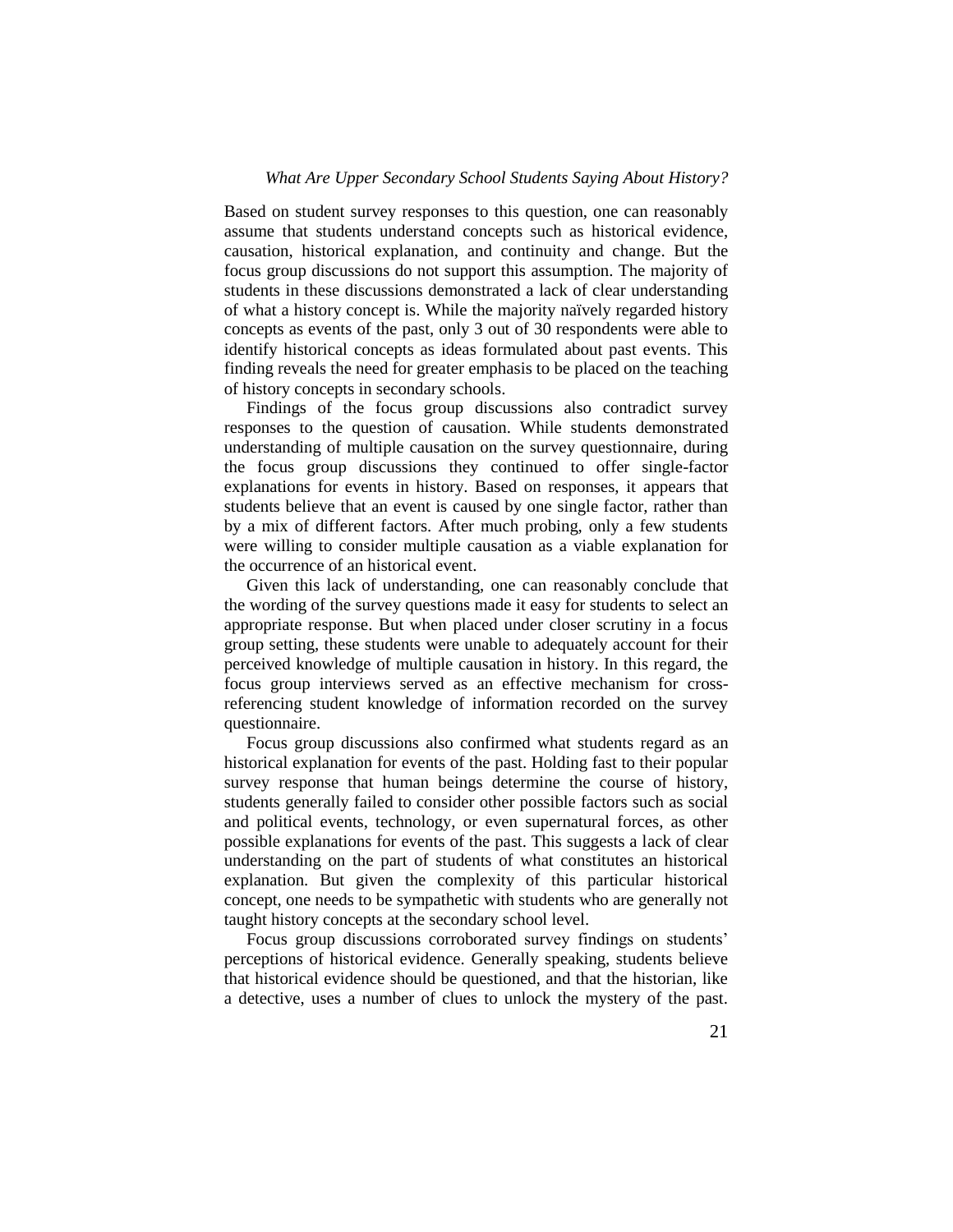Students also demonstrated understanding of some of the limitations that historians face in attempting to reconstruct the past.

#### **Research Question 3**

*Does a relationship exist between students' perceptions of history and external opinions about the subject of history?*

Survey findings revealed mixed results. While the majority of students admitted to learning a great deal of history from sources outside the classroom, only a small number believed that external factors, including family members and friends, influence their perception of the subject.

The analysis of student focus group discussions gives some confirmation and elaboration on responses obtained through the questionnaire. But some degree of contradiction is also evident. Focus group findings confirmed, for example, that students are able to obtain valuable information from sources outside the classroom. These sources include family members, selected television programmes, and historical websites. However, unlike survey findings, focus group discussions revealed that the greatest negative influence came from factors outside the classroom. These factors have been identified largely as non-history students who perceive history as dull and boring.

Based on these findings, one can argue that, to a large extent, factors outside the classroom shape students' perceptions of history. These factors are both positive and negative. One is uncertain, however, about the extent to which the external negative factors supersede positive factors. Still, one can assume that these external factors, both negative and positive, contribute in some way to the formation of student perceptions about the subject of history.

Research Question 3 was further investigated by testing the null hypothesis of no significant relationship existing between the variables measuring student perceptions of history and those measuring external opinions about the subject of history. The null hypothesis was tested using the Pearson correlation coefficient. This analysis reveals that a significant relationship exists between the perception of those who feel all students should study history and the perception that a great deal of history can be learned from other sources outside the classroom.

The analysis also reveals that those who think that history is boring do not believe that they could learn a great deal of history from sources outside the classroom ( $r = -.172$ ,  $p < .05$ ,  $N = 415$ ). Conversely, those who regard history as relevant to everyday life also believe that they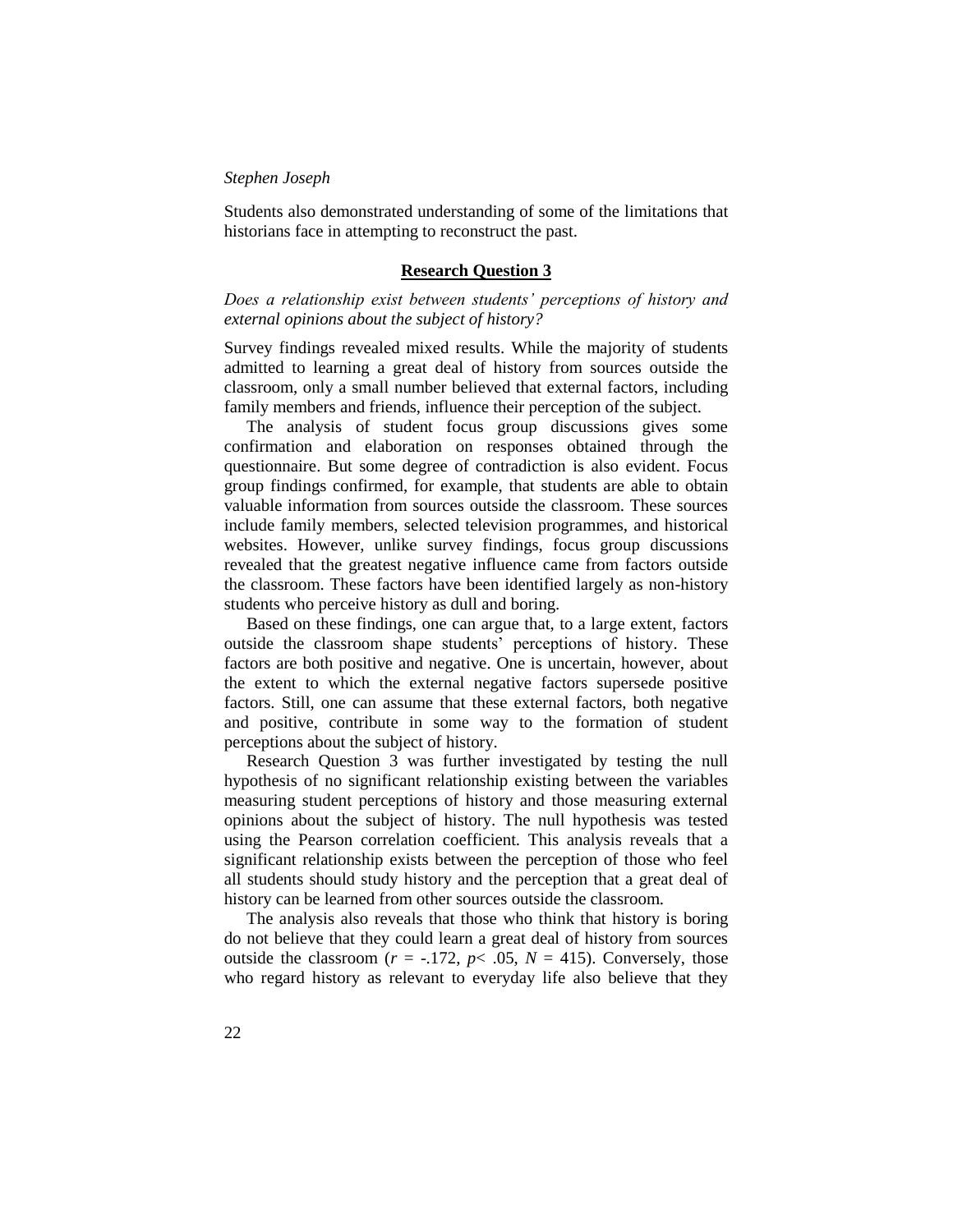learn a great deal of history from sources outside the classroom (*r* = .200,  $p<.05, N=415$ .

The assumption could be made that students who have a positive attitude towards history also make use of opportunities outside the classroom to heighten their appreciation of the subject. This concurs with the literature that seeks to establish a link between student interest in a subject and students' ability to discover their own knowledge, both inside and outside the classroom.

Epstein (1997), for example, posits that many students learn a great deal of history outside the classroom from their families and friends. Notwithstanding the possible conflict that may arise from different interpretations of the "official history" taught in the classroom and the ―unofficial history‖ acquired outside, the idea of students exploring the historical account beyond the classroom augurs well for a constructivist approach to learning. The possible conflict in interpretations should not necessarily be cause for concern since Fifth and Sixth Form students are at the developmental stage where they are capable of reflective thinking as well as formulating perspectives of their own.

# **Concluding Comments**

This study explored students' thinking about history to determine the extent to which these views coincided with popular external views about the subject. Generally speaking, students rejected the notion that history is boring and irrelevant to contemporary life. As a matter of fact, most upper secondary school students regard history as a subject to be studied by all students in the education system. Still, there seems to be some reluctance among students to pursue history at the post-secondary and tertiary level. This apparent reluctance seems to be influenced by the perception that history becomes increasingly cumbersome and detailsladen as one advances in study.

The study also revealed a general weakness in student understanding of such concepts as historical evidence, causation, and historical explanation. For example, while the majority of focus group respondents naïvely regard history concepts as events of the past, only 3 out of 30 respondents were able to identify historical concepts as ideas formulated about past events. Findings of the focus group discussions revealed that students continued to offer single factor explanations for events in history. Based on responses, it appears that students believe that an event is caused by one single factor, rather than by a mix of factors. These findings reveal the need for greater emphasis to be placed on the teaching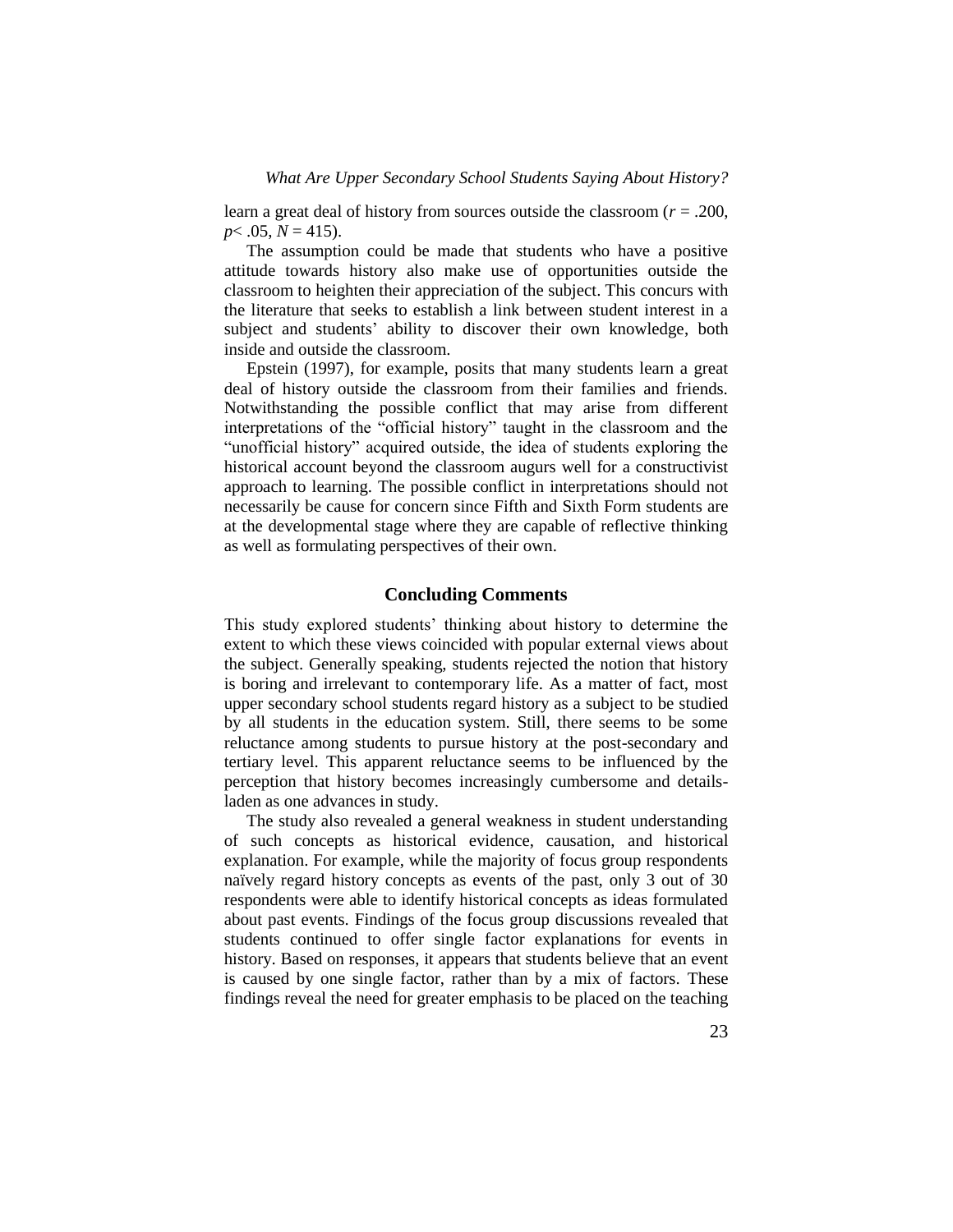of and about history concepts in secondary schools. Lévesque (2008) is perhaps correct in concluding that students may well need powerful conceptual and procedural historical-thinking tools and ideas now more than ever.

Focus group discussions also confirmed what students regard as an historical explanation for events of the past. Some popular responses suggested that human beings determine the course of history. This means that, generally speaking, students failed to consider other factors such as social and political events, technology, or even supernatural forces, as other possible explanations for events of the past. This suggests a lack of clear understanding on the part of students of what constitutes an historical explanation. But this is not surprising as these students are not adequately exposed to history concepts in the lower forms where social studies is often taught as an alternative to history.

Perhaps these conceptual gaps could be adjusted if all students were exposed to history at an earlier level, maybe at Form 1, where teachers can spend more time teaching students to appreciate the subject while also laying the foundation for sound historical understanding. In this regard, the study has implications for policy and practice concerning the introduction of history at an earlier level in all secondary schools of Trinidad and Tobago. Of course, the preferred seamless approach would be to introduce history to students as early as the primary level. But all of this is based on the assumption that teachers are secure in their own ability to adequately teach history concepts at various levels of the school system.

#### **References**

- Barton, K., & Levstik, L. (2004). *Teaching history for the common good.*  London, UK: Routledge.
- Bradley Commission on History in Schools. (1988). *Building a history curriculum: Guidelines for teaching history in schools*. Washington DC: Educational Excellence Network.
- Daniels, R. (1981). *Studying history: How and why.* Englewood Cliffs, NJ: Prentice-Hall.
- Epstein, T. L. (1997). Sociocultural approaches to young people's historical understanding. *Social Education, 61*(1)*,* 28–31
- Ferretti, R., MacArthur, C., & Okolo, C. M. (2001). Teaching for historical understanding in inclusive classrooms. *Learning Disability Quarterly, 24*(1*),*  59–71.
- Ford, H. (1916, May 25). Interview with Charles N. Wheeler*. Chicago Tribune.*